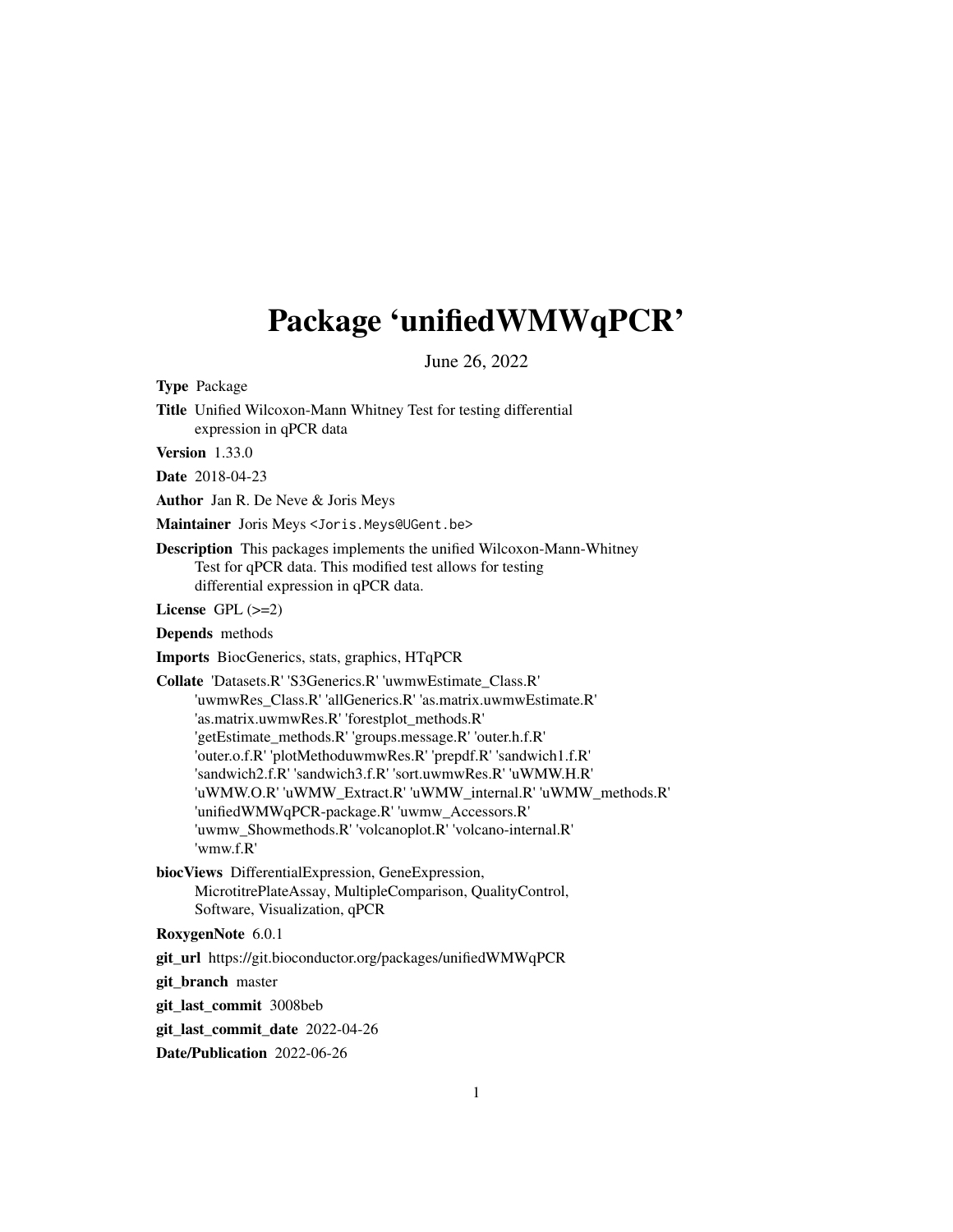# <span id="page-1-0"></span>R topics documented:

| $plot, uwmwRes, ANY-method \dots \dots \dots \dots \dots \dots \dots \dots \dots \dots \dots \dots \dots \dots \dots \dots \dots \dots$ |  |
|-----------------------------------------------------------------------------------------------------------------------------------------|--|
|                                                                                                                                         |  |
|                                                                                                                                         |  |
|                                                                                                                                         |  |
|                                                                                                                                         |  |
|                                                                                                                                         |  |
|                                                                                                                                         |  |
|                                                                                                                                         |  |
|                                                                                                                                         |  |
|                                                                                                                                         |  |

#### **Index** [24](#page-23-0)

unifiedWMWqPCR-package

*Unified Wilcoxon-Mann Whitney Test for qPCR data.*

# Description

This package allows you to carry out the unified Wilcoxon-Mann Whitney Test for qPCR data. If you use this package for research purposes, please cite the following article:

# Details

De Neve, Jan; Meys, Joris; Ottoy, Jean-Pierre; Clement, Lieven and Thas, Olivier. "Unified-WMWqPCR: The unified Wilcoxon-Mann-Whitney test for analyzing RT-qPCR data in R." Bioinformatics(2014): Vol.30, Issue 17, pp.2494-2495.

Or see citation("unifiedWMWqPCR")

*S3 method as.matrix for uwmwEstimate objects.*

as.matrix.uwmwEstimate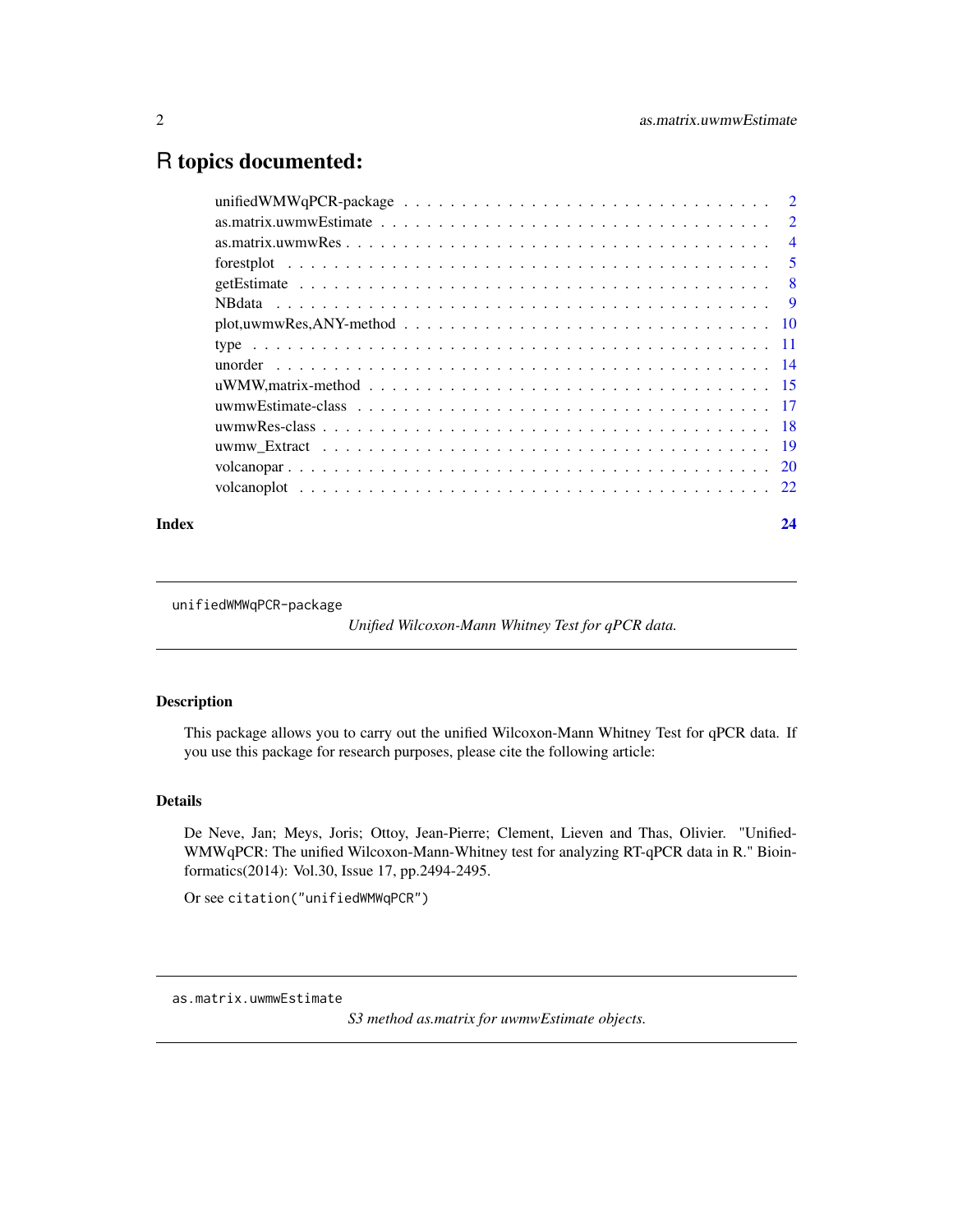# <span id="page-2-0"></span>Description

For [uwmwEstimate](#page-16-1) objects, an as.matrix method is defined that transforms the object to a numeric matrix with the following columns:

- est: The estimates
- se: The standard errors on estimates.
- ll lower limit of the confidence interval
- ul upper limit of the confidence interval

The row names are the names of the tested genes/features. The matrix takes the ordering in the object into account if necessary.

# Usage

```
## S3 method for class 'uwmwEstimate'
as.matrix(x, \ldots)## S4 method for signature 'uwmwEstimate'
as.matrix(x, \ldots)
```
# Arguments

| x        | a uwmwEstimate object |
|----------|-----------------------|
| $\cdots$ | currently ignored     |

# Value

A matrix with the columns specified above.

# Author(s)

Joris Meys

# Examples

```
data(NBmat)
NBtest <- uWMW(NBmat, groups=NBgroups)
NBest <- getEstimate(NBtest,"p")
as.matrix(NBtest)
```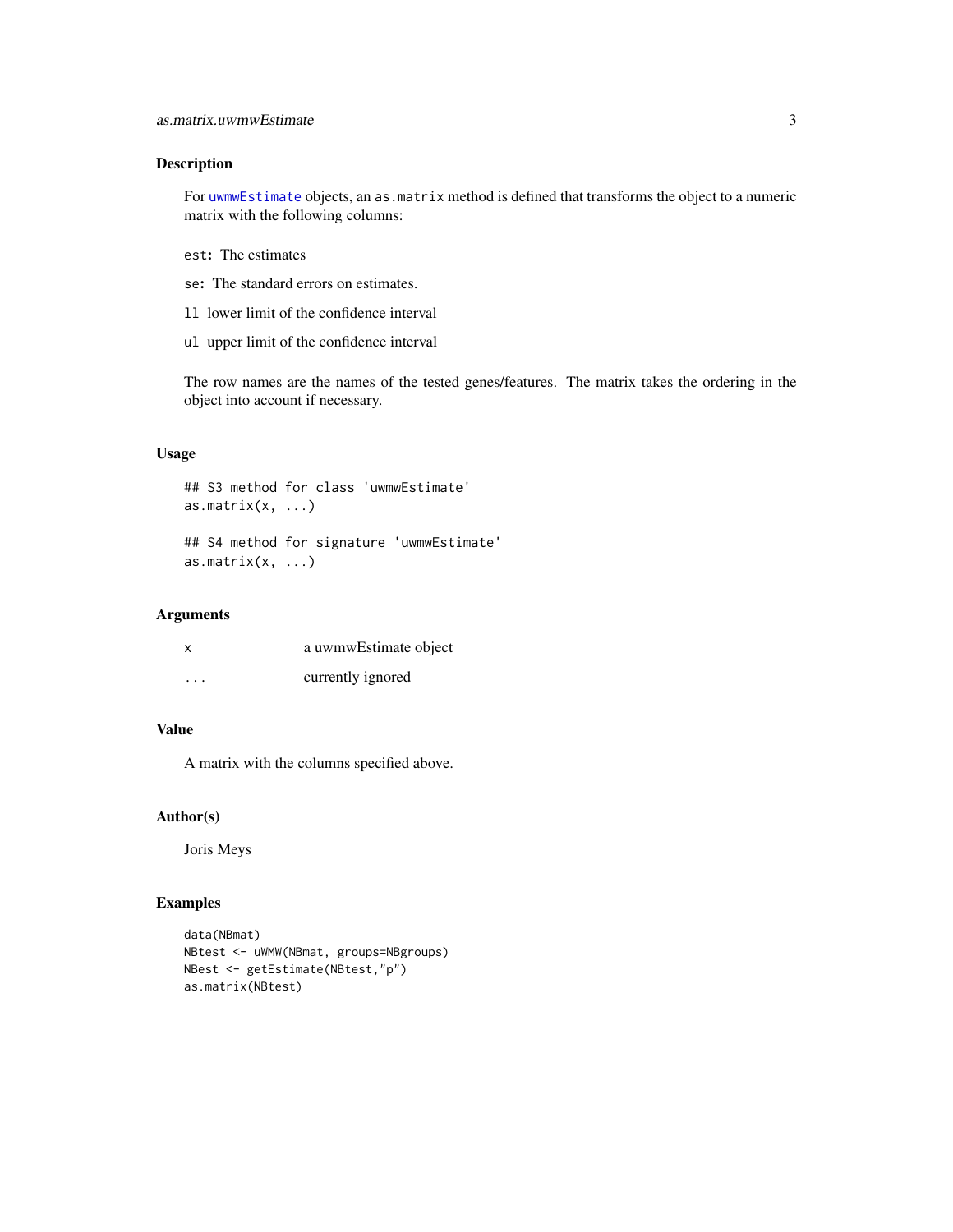<span id="page-3-0"></span>as.matrix.uwmwRes *S3 method as.matrix for uwmwRes objects.*

# Description

For [uwmwRes](#page-17-1) objects, an as.matrix method is defined that transforms the object to a numeric matrix with the following columns:

logor: The log odds ratio values

se: The standard errors on the log OR values.

or The odds ratio values

z.value the z values related to the log OR values

p.value The p values related to the log OR values

The row names are the names of the tested genes/features. The matrix takes the ordering in the object into account if necessary.

# Usage

```
## S3 method for class 'uwmwRes'
as.matrix(x, \ldots)## S4 method for signature 'uwmwRes'
```

```
as.matrix(x, \ldots)
```
#### Arguments

| X       | a uwmwRes object  |
|---------|-------------------|
| $\cdot$ | currently ignored |

#### Value

A matrix containing the columns specified above.

# Examples

```
data(NBmat)
NBtest <- uWMW(NBmat, groups=NBgroups)
as.matrix(NBtest)
```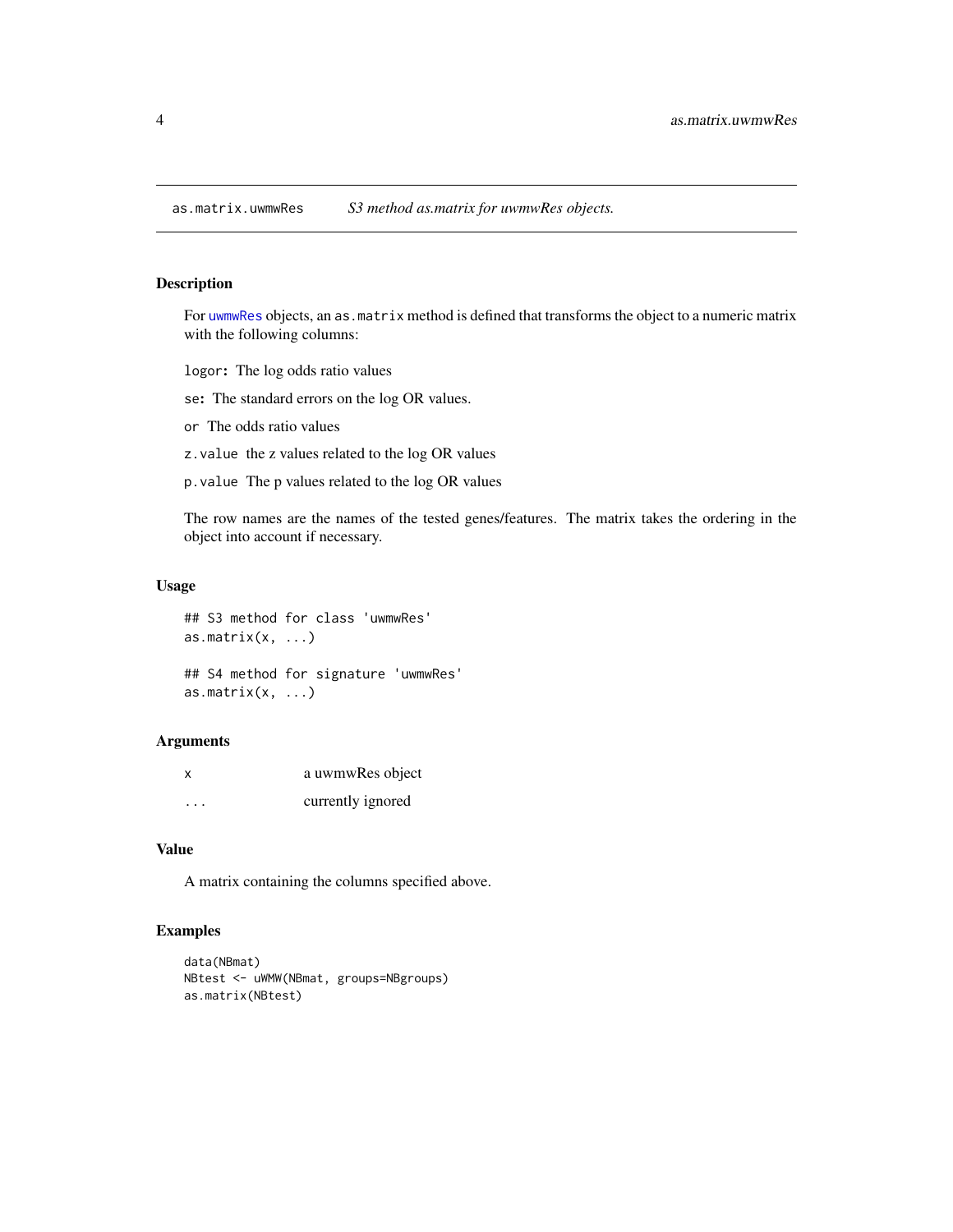<span id="page-4-1"></span><span id="page-4-0"></span>

#### Description

This function creates a forest plot indicating the (log) odds ratios, the (log) odds or the probabilities for the results of the unified Wilcoxon-Mann-Whitney test.

## Usage

```
## S4 method for signature 'ANY'
forestplot(x, ...)
## S4 method for signature 'uwmwRes'
forestplot(x, estimate = c("logor", "logodds", "or",
  "odds", "p"), level = 0.95, ...## S4 method for signature 'uwmwEstimate'
forestplot(x, ...)
forestplot.internal(x, annotate = TRUE, addfit = TRUE, xlim = NULL,alim = NULL, ylim = NULL, at = NULL, steps = 5, level = 0.95,
 digits = 2, refline = NULL, xlab = NULL, slab = NULL, mlab = NULL,
  ilab = NULL, ilab.xpos = NULL, ilab.pos = NULL, order = NULL,
  transf = FALSE, atransf = FALSE, targs = NULL, rows = NULL,
 efac = 1, pch = 15, psize = 1, col = "darkgrey",
 border = "darkgrey", cex = NULL, cex.lab = NULL, cex.axis = NULL,
  refcol = "red", predcol = refcol, ...)
```

| X        | An object of class uwmwRes or uwmwEstimate.                                                                                                                                                                                                                                                                     |
|----------|-----------------------------------------------------------------------------------------------------------------------------------------------------------------------------------------------------------------------------------------------------------------------------------------------------------------|
| $\ddots$ | parameters passed down to the internal functions. These can be any of the fol-<br>lowing.                                                                                                                                                                                                                       |
| estimate | An optional character string defining which measure should be plotted. It can<br>take the values logor, or, logodds, odds or p (for displaying the probability<br>of differential expression, not the p-value!). Defaults to logor. Note that this<br>argument is ignored when plotting an uwmwEstimate object. |
| level    | Numerical value between 0 and 1 to specify the width of the confidence interval.<br>Defaults to 0.95 (95% confidence interval).                                                                                                                                                                                 |
| annotate | A logical value indicating whether the plot needs to be annotated, <i>i.e.</i> whether<br>the values for the chosen measure and confidence interval should be displayed<br>on the right of the plot. Defaults to TRUE                                                                                           |
| addfit   | A logical value indicating whether the reference measure should be plotted. See<br>Details.                                                                                                                                                                                                                     |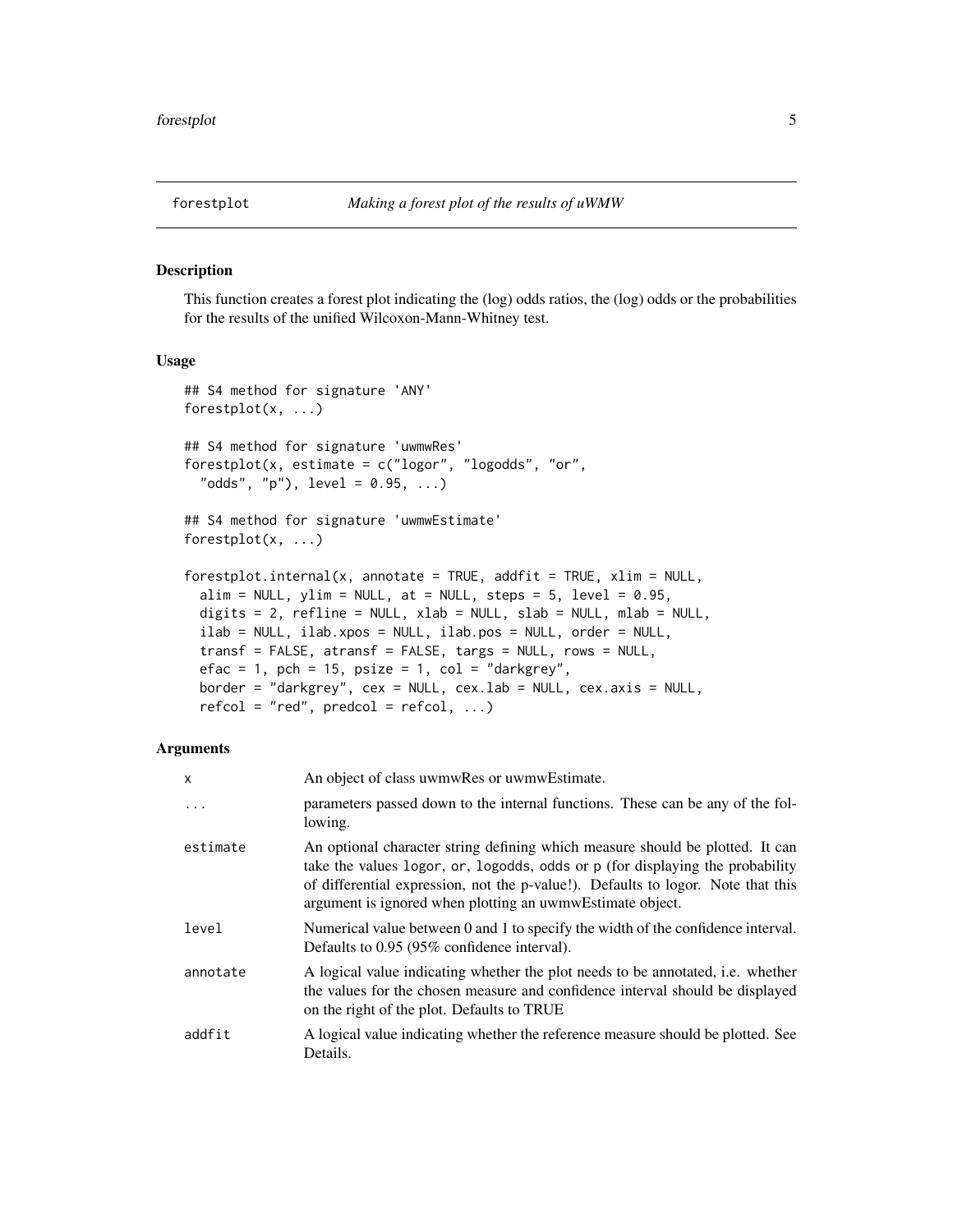| xlim      | The horizontal limits of the plot region. If unspecified, the function tries to set<br>the horizontal plot limits to some sensible values. Should not be used by the<br>user.                                                                                                 |
|-----------|-------------------------------------------------------------------------------------------------------------------------------------------------------------------------------------------------------------------------------------------------------------------------------|
| alim      | the actual x axis limits. If unspecified, an educated guess is taken by the func-<br>tion.                                                                                                                                                                                    |
| ylim      | The vertical limits of the plot. If unspecified, the function does what it thinks is<br>best. Should not be used by the user.                                                                                                                                                 |
| at        | Position of the x axis tick marks and corresponding labels are placed. If unspec-<br>ified, the function tries to position them at sensible values.                                                                                                                           |
| steps     | An integer indicating the number of tick marks on the X axis. Ignored when at<br>is specified. Defaults to 5                                                                                                                                                                  |
| digits    | integer specyfing the number of decimal places for tick mark labels and annota-<br>tions. Can also be a vector of two integers. In that case, the first value specifies<br>the number of decimal places for the annotations, the second for the x axis la-<br>bels.           |
| refline   | numerical value indicating where a reference line should be drawn. An NA<br>value will prevent the line from being drawn. See Details.                                                                                                                                        |
| xlab      | title for the x axis. If unspecified, the function tries to figure out the fitting title.                                                                                                                                                                                     |
| slab      | optional vector with names for the displayed genes.                                                                                                                                                                                                                           |
| mlab      | optional character string giving a label to the intercept estimate. If unspecified,<br>this is created in the function if necessary.                                                                                                                                          |
| ilab      | optional vector or matrix with character strings providing additional information<br>that can be plotted next to the genes.                                                                                                                                                   |
| ilab.xpos | Vector of numerical values specifying the x axis positions of the character vec-<br>tors given via ilab. This has to be specified when ilab is specified.                                                                                                                     |
| ilab.pos  | integer from 1 to 4 specifying the alignment of the character vector(s) given via<br>ilab (2 is right aligned, 4 is left aligned). Default is to center the labels.                                                                                                           |
| order     | optional character string, character vector or numerical vector specifying how<br>the genes should be ordered.                                                                                                                                                                |
| transf    | optional argument specifying the name of a function that should be used to trans-<br>form the observed effect sizes, summary estimates, fitted values and confidence<br>interval bounds (e.g., transf=exp). Defaults to FALSE, which means that no<br>transformation is used. |
| atransf   | optional argument specifying the name of a function that should be used to trans-<br>form the x-axis labels and annotations (e.g., transf=exp). Defaults to FALSE,<br>which means that no transformation is used.                                                             |
| targs     | optional arguments needed by the function specified via transf or atransf.                                                                                                                                                                                                    |
| rows      | optional vector specifying the horizontal position for the plotted results. If un-<br>specified, the layout happens automatically. See Details and Examples for more<br>information.                                                                                          |
| efac      | numerical value specifying the vertical expansion of the arrows, summary esti-<br>mate symbols and Ci limits. Normally the default of 1 should work just fine.                                                                                                                |
| pch       | plotting symbol used for the observed effect sizes. By default, it's a filled square.                                                                                                                                                                                         |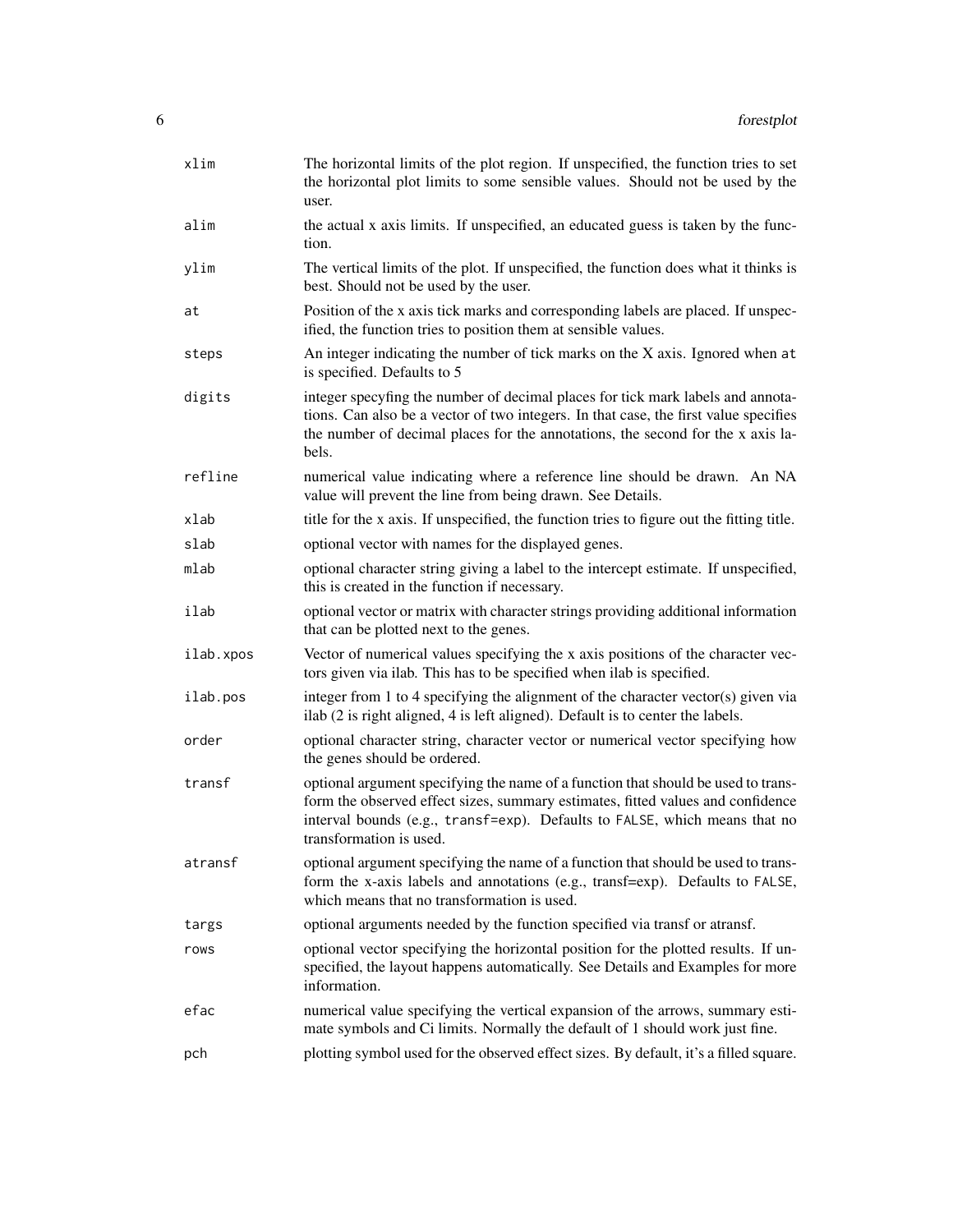#### <span id="page-6-0"></span>forestplot 7

| psize    | optional vector with the point sizes for the observed effects. If set to NULL, the<br>point sizes are drawn proportional to the value of the log of the test statistic.<br>Defaults to 1. |
|----------|-------------------------------------------------------------------------------------------------------------------------------------------------------------------------------------------|
| col      | character string specifying the color used for the individual estimates.                                                                                                                  |
| border   | character string specifying the color used for the border of the individual esti-<br>mates.                                                                                               |
| cex      | optional numerical value for expansion of text and symbols. See also par.                                                                                                                 |
| cex.lab  | Optional numerical value for expansion of the axis title.                                                                                                                                 |
| cex.axis | Optional numerical value for expansion of the x axis labels.                                                                                                                              |
| refcol   | Character string specyfying the color of the reference line. Defaults to red.                                                                                                             |
| predcol  | character string specifying the color of the estimated reference value. Ignored if<br>estimate is logor or or.                                                                            |

# Details

The function has methods for uwmwRes and uwmwEstimate objects. When called for an uwmwRes object, the requested estimate is first calculated using [getEstimate](#page-7-1) and the result is passed on to the next method.

Note that in either case, it is not possible to use the function on a subset of either type of object. The subsetting functions for uwmwRes and uwmwEstimate objects return matrices, and hence necessary information on the reference value is lost. To plot a subset of your data, use the order argument as shown in the examples.

Adding a reference value to the plot only makes sense when plotting the log(odds), odds or probabilities. If  $log(OR)$  or OR are plotted, addfit is set to FALSE.

The default settings plot a reference line at a location depending on the plotted estimate. For  $log(OR)$ , the line is plotted at refline = 0. For OR, the line is plotted at refline = 1.

# Value

NULL invisibly

#### Warning

Although the internal function is shown here (merely for illustration of the arguments and defaults), the user shouldn't be calling this one directly. The function is not exported.

#### **Note**

Thanks to the work of W.Viechtbauer, forestplot provides many possibilities for tweaking and customizing the plots. Many of the arguments work the same as in the function forest.rma (metafor package). You can always check the help file of forest.rma for more illustrations on the different arguments.

This function is currently implemented using an internal function that expects an uwmwEstimate object. In a future version, the internal function will be rewritten to be more generic. This will enable the definition of methods for other classes without need to change the internal function itself.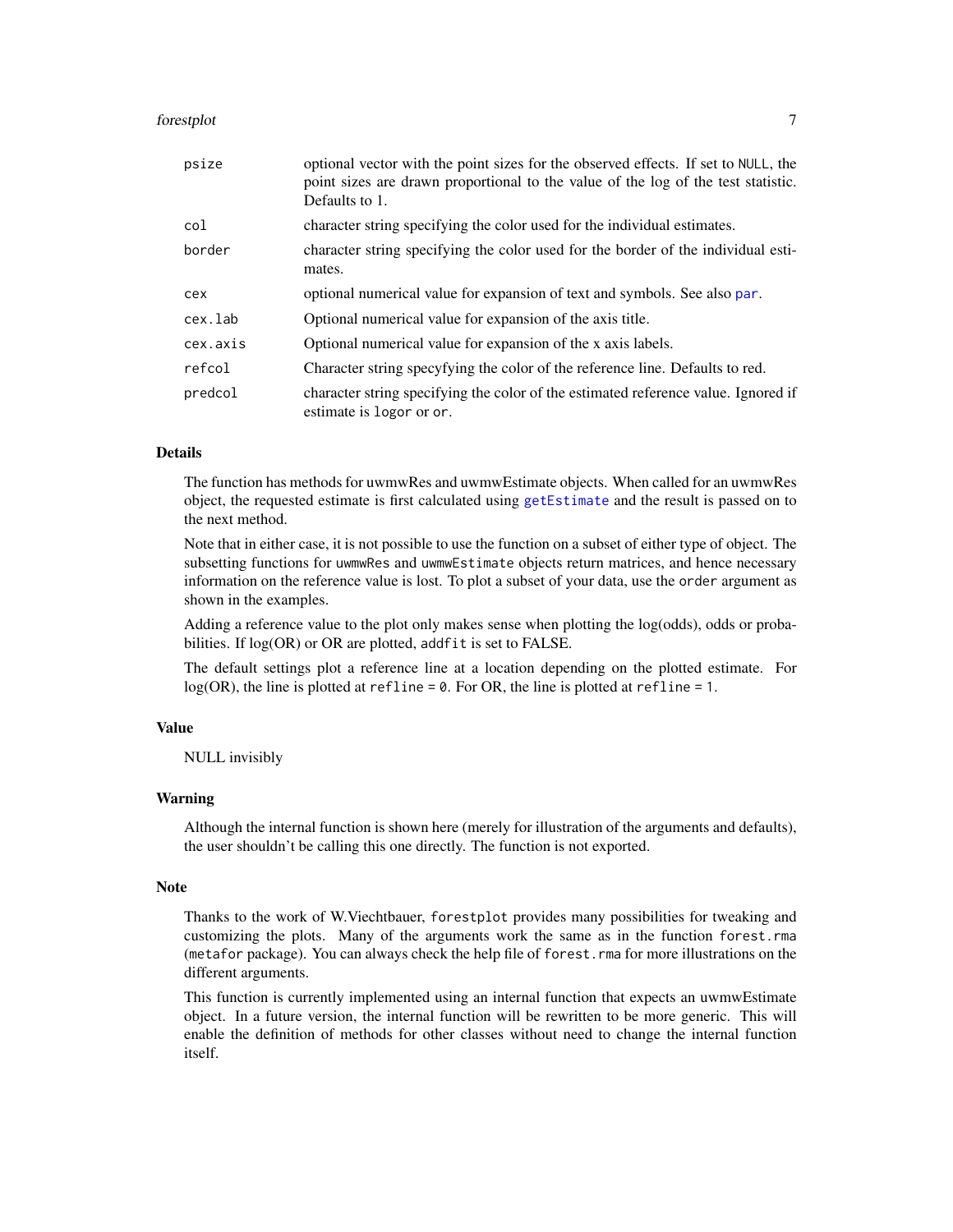## <span id="page-7-0"></span>Author(s)

This code is adapted by Joris Meys from the function forest.rma (metafor package). The original function is written by W. Viechtbauer.

# Examples

```
data(NBmat)
NBtest <- uWMW(NBmat, groups=NBgroups)
sigid \le which(pval(NBtest) \le 0.05)
forestplot(NBtest,"logodds",order=sigid)
nameid <- c("hsa-mir-30a-3p","hsa-mir-30a-5p")
forestplot(NBtest,"p",order=nameid,addfit=FALSE,
           refline=NA,main="Comparison 30a")
forestplot(NBtest,"p",order=nameid,addfit=FALSE,
           refline=0.5,main="Comparison 30a",
           alim=c(0,1),xlim=c(-1,2),at=c(0,0.5,1))
```
<span id="page-7-1"></span>getEstimate *Extract logor, or, odds and percentages from a uwmwRes object*

# Description

With this function you can extract the modelled (log) odds ratio, odds or percentages that represent the chance on differential expression as estimated by the uWMW function. It also allows to extract either the standard error of or the confidence interval around the estimates. See Details for more explanation.

# Usage

```
## S4 method for signature 'uwmwRes'
getEstimate(x, esttype = c("logor", "or", "logodds",
  "odds", "p"), se.fit = (esttype %in% c("logor", "logodds")), ci = TRUE,
 drop = TRUE)
```

| x       | an object of the clas uwmwRes                                                                                                                                                                                                                                     |
|---------|-------------------------------------------------------------------------------------------------------------------------------------------------------------------------------------------------------------------------------------------------------------------|
| esttype | a character string indicating the measure you want to extract. It can take the<br>values logor for the log odds ratio, or for the odds ratios, logodds for the log<br>odds, odds for the odds or p for the percentages.                                           |
| se.fit  | logical value indicating whether the standard errors of the logor or the log odds<br>should be returned as well. Ignored when type has a value different from logor<br>or logodds. Note that you can also use the accessor se to get only the standard<br>errors. |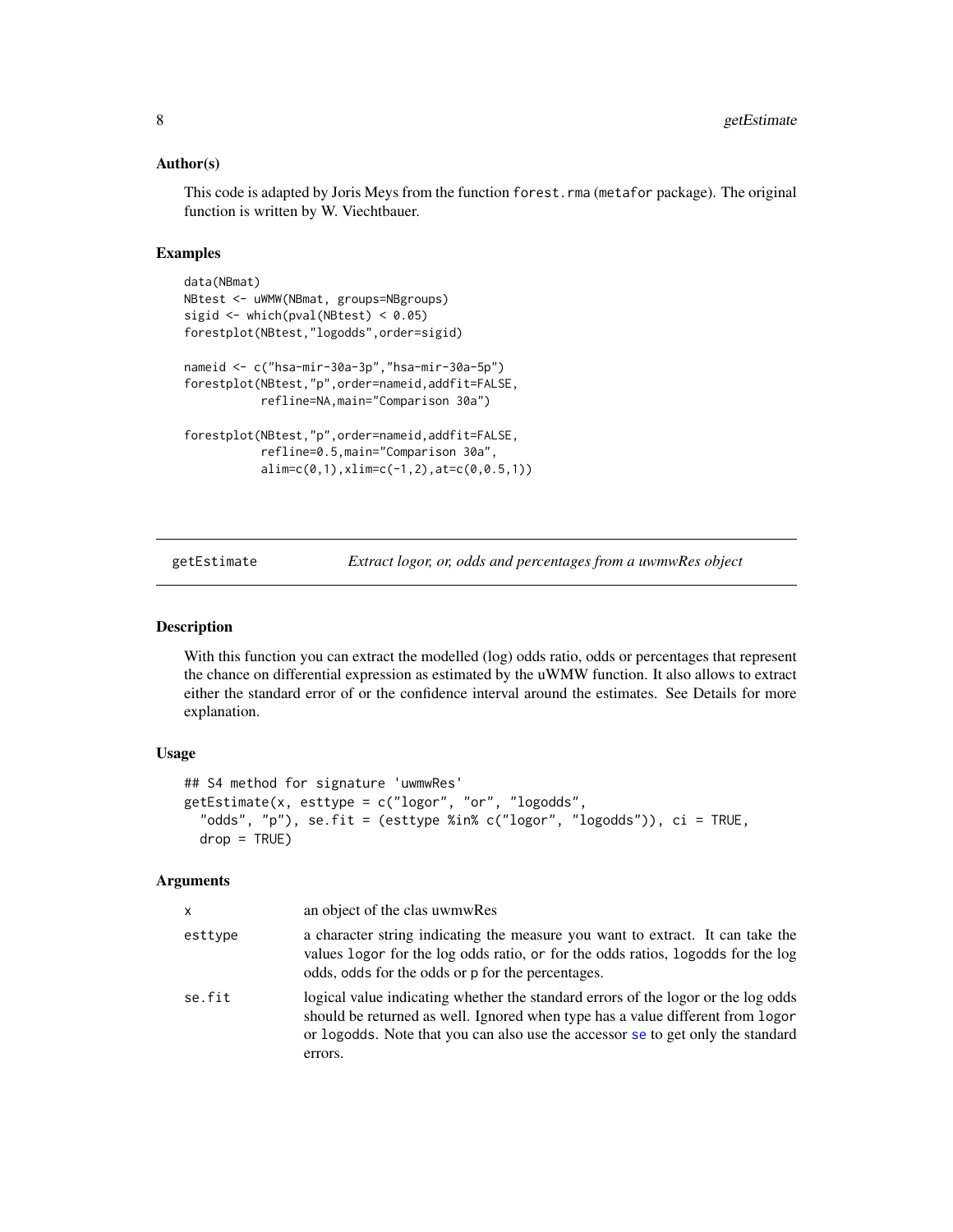#### <span id="page-8-0"></span>NBdata 9

| сi   | numerical value indicating the confidence interval (0.95 is 95% confidence in-<br>terval). If set to TRUE, the 95 interval is returned. If set to NULL, no confidence<br>interval is returned. |
|------|------------------------------------------------------------------------------------------------------------------------------------------------------------------------------------------------|
| drop | a logical value. If set to TRUE and neither se nor ci is calculated, the function<br>returns a vector instead of an uwmwEstimate object.                                                       |
| .    | passes on arguments to the next method                                                                                                                                                         |

# Details

The function can only calculate standard errors for the log OR and the log odds. In all other cases, se.fit is ignored. The function takes into account a possible ordering in the object (see also [sort](#page-13-1)). So take into account that you get the estimates in the specified order. In case you want this different, either use the function [unorder](#page-13-2) on the object first, or check if any of the [uwmw\\_Accessors](#page-10-1) can help you out.

The argument se.fit is mainly to be used to save calculation time. Normally there's no need to set it to FALSE.

# Value

In general, a [uwmwEstimate](#page-16-1) object with the requested estimate. See [uwmwEstimate](#page-16-1) for details. In case drop=TRUE and neither the standard error nor the confidence interval is calculated, a numeric named vector.

#### Examples

```
data(NBmat)
NBtest <- uWMW(NBmat, groups=NBgroups)
getEstimate(NBtest,'logodds')
getEstimate(NBtest,'odds',ci=0.9)
```
NBdata *Documentation for the dataset NBdata*

#### **Description**

The example data used in this package, are a subset of the data provided by Mestdagh et al. (2009). The subset contains quantification cycles of 323 microRNAs in 61 neuroblastoma (NB) tumor samples: 22 MYCN amplified (called MNA) and 39 MYCN single copy samples (called MNSC). The subset was selected so that all microRNAs with a least 85

# Details

The data exists in different formats. NBdata gives you a data frame with following variables:

subject: variable of class "factor", indicating the subject code.

miRNA: variable of class "factor", indicating the miRNA code.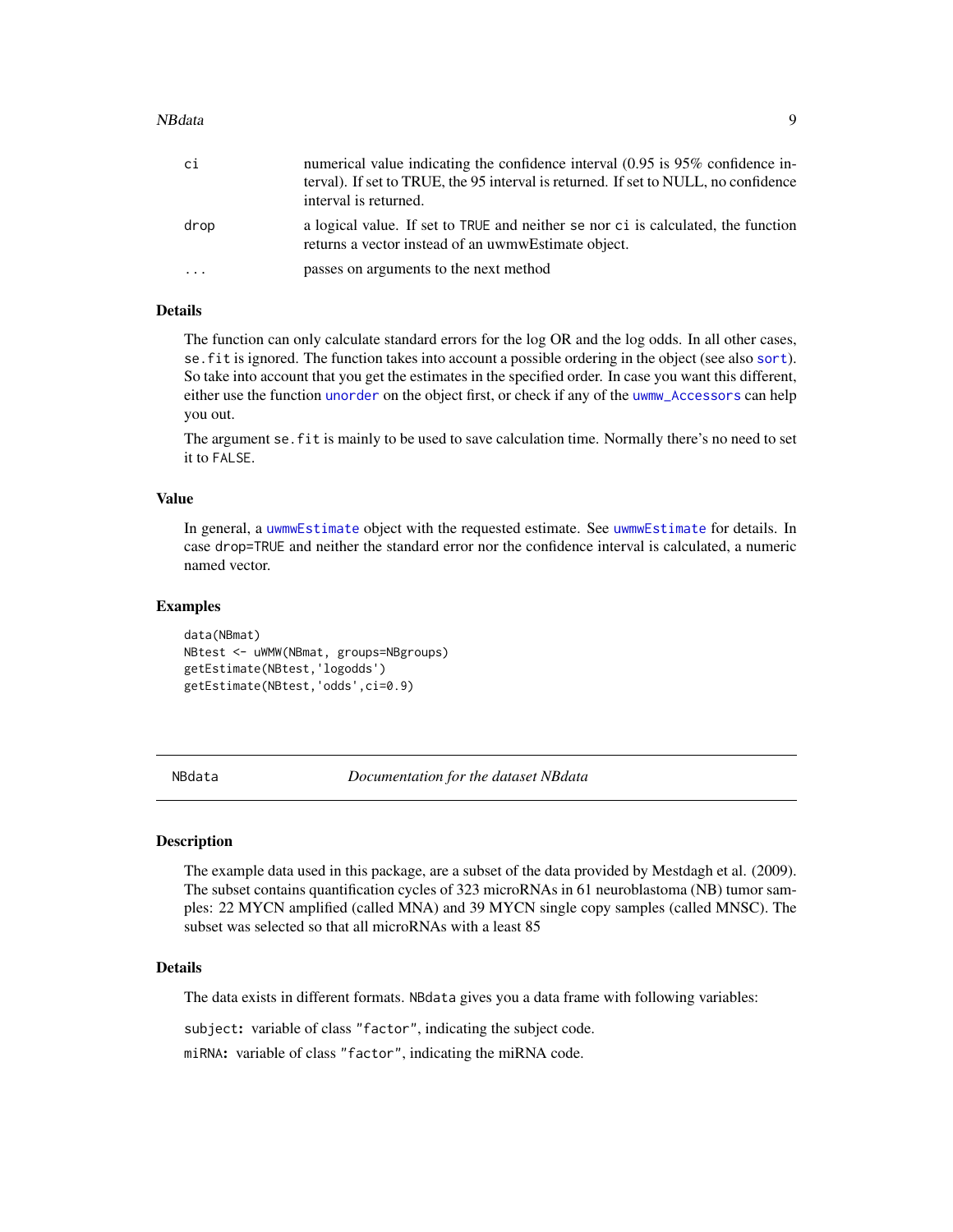Cq: variable of class "numeric", containing the cycle information.

group: variable of class "factor", indicating the group code.

The data matrix NBmat contains the same data in matrix format, where the rows are the different miRNA's and the columns the different subjects. The vector NBgroups specifies to which group every column of NBmat belongs.

# References

Mestdagh, P., P. Van Vlierberghe, A. De Weer, D. Muth, F. Westermann, F. Speleman, and J. Vandesompele (2009) A novel and universal method for microRNA RT-qPCR data normalization. Genome Biology., 10, R64.

De Neve, J. Thas, O. Ottoy, J.P. and Clement L. (2013) An extension of the Wilcoxon-Mann-Whitney test for analyzing RT-qPCR data. Statistical Applications in Genetics and Molecular Biology. 12, 333-346.

# Examples

```
# Look at the data frame
data(NBdata)
str(NBdata)
# Look at the matrix and grouping vector
data(NBmat)
str(NBmat)
str(NBgroups)
```
plot,uwmwRes,ANY-method

*Quick forest plot of significantly up- and downregulated features.*

#### **Description**

This function plots a forest plot, normally used in meta analysis, to visualize the odds ratios (OR) and confidence intervals resulting from a call to [uWMW](#page-14-1). It is the default plot function for the [uwmwRes](#page-17-1) objects. The results are ordered according to significance, and only the significant results are plotted. This function calls [forestplot](#page-4-1) directly.

#### Usage

## S4 method for signature 'uwmwRes,ANY'  $plot(x, y, \ldots)$ 

| x       | an uwmwRes object.                  |
|---------|-------------------------------------|
| У       | ignored for uwmwRes objects         |
| $\cdot$ | arguments passed down to forestplot |

<span id="page-9-0"></span>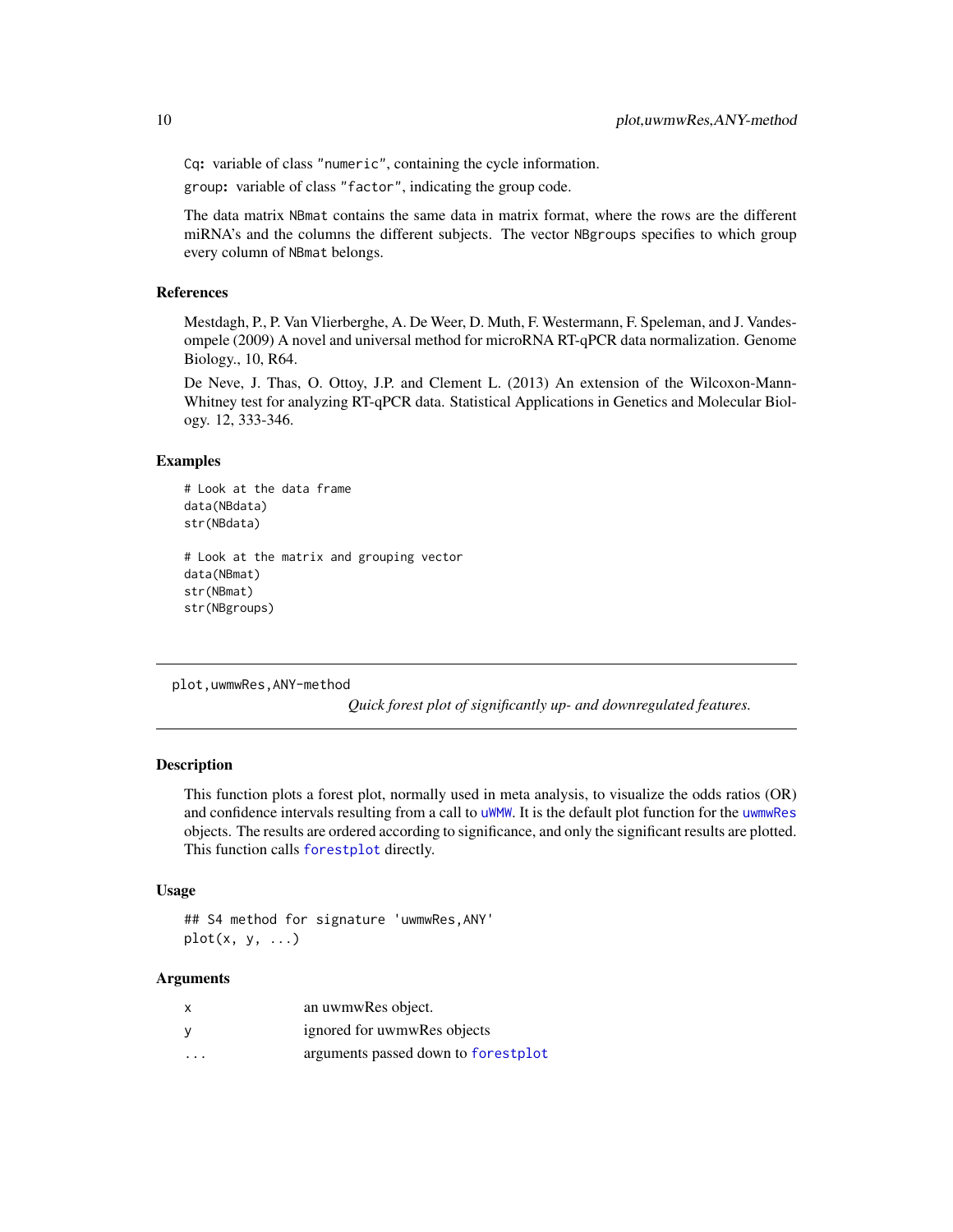<span id="page-10-0"></span> $type$  11

# Value

NULL invisibly

#### See Also

[forestplot](#page-4-1)

# Examples

```
data(NBmat)
NBtest <- uWMW(NBmat, groups=NBgroups)
plot(NBtest)
```
type *Extract info from uwmwRes and uwmwEstimate objects*

## <span id="page-10-1"></span>Description

This help file describes different ways to access the slots and values contained in [uwmwRes](#page-17-1) objects resulting from calls to [uWMW](#page-14-1), and in [uwmwEstimate](#page-16-1) objects resulting from calls to [getEstimate](#page-7-1).

#### Usage

```
type(x)
## S4 method for signature 'uwmwRes'
type(x)
## S4 method for signature 'uwmwEstimate'
type(x)
## S4 method for signature 'uwmwRes'
housekeeping(x)
## S4 method for signature 'uwmwEstimate'
housekeeping(x)
## S4 method for signature 'uwmwRes'
names(x)
## S4 method for signature 'uwmwEstimate'
names(x)
## S4 method for signature 'uwmwRes'
logor(x, ordered = TRUE)
```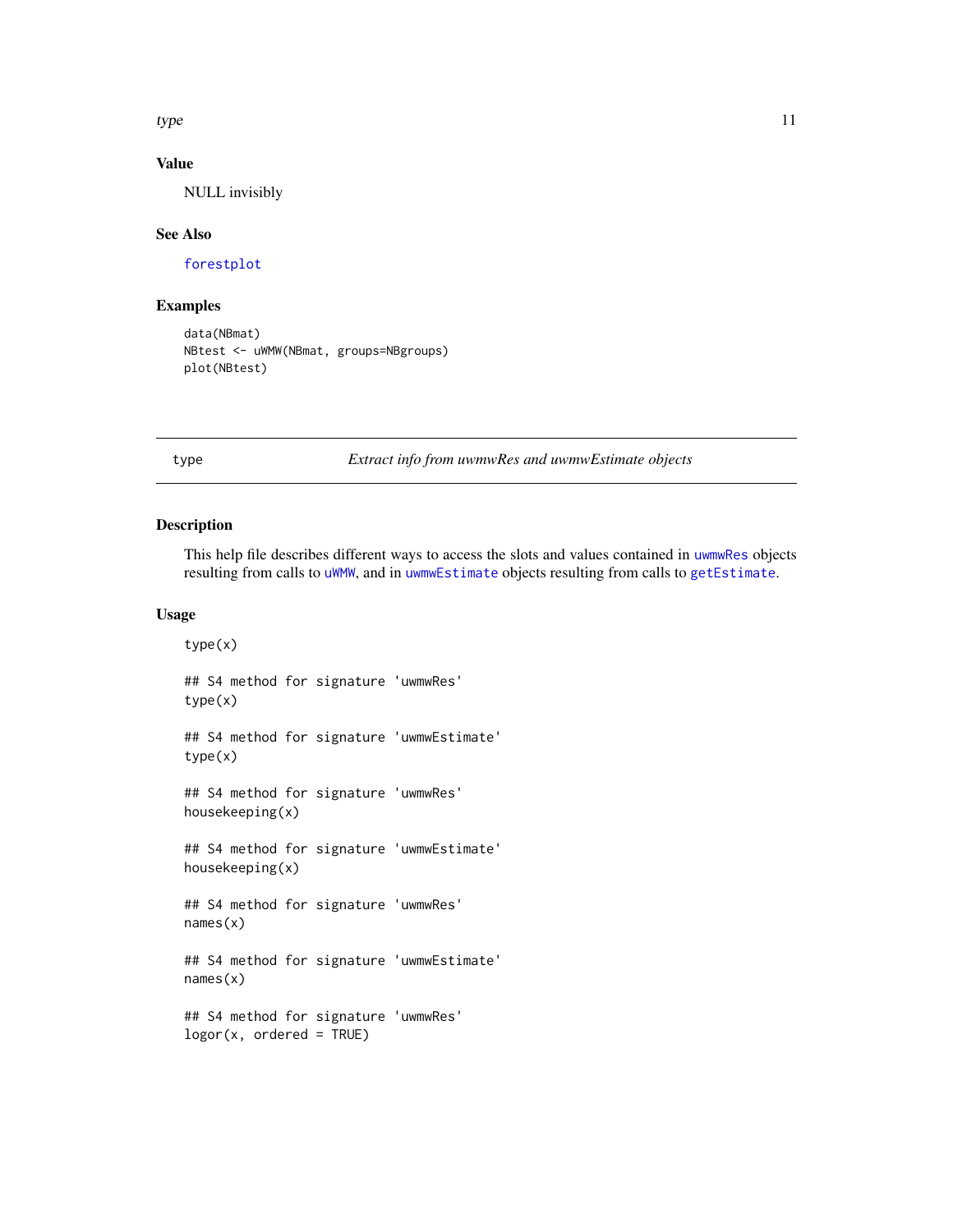```
## S4 method for signature 'uwmwRes'
se(x, ordered = TRUE)## S4 method for signature 'uwmwEstimate'
se(x)
## S4 method for signature 'uwmwRes'
oddsRatio(x, ordered = TRUE)
## S4 method for signature 'uwmwRes'
zval(x, ordered = TRUE)## S4 method for signature 'uwmwRes'
pval(x, ordered = TRUE)## S4 method for signature 'uwmwRes'
coef(object)
## S4 method for signature 'uwmwRes'
vcov(object)
## S4 method for signature 'uwmwEstimate'
ref(x)
## S4 method for signature 'uwmwEstimate'
esttype(x)
## S4 method for signature 'uwmwRes'
getOrder(x)
is.unsorted(x, na.rm = FALSE, strictly = FALSE)## S4 method for signature 'uwmwRes'
orderedBy(x)
## S4 method for signature 'uwmwEstimate'
orderedBy(x)
## S4 method for signature 'uwmwRes'
groupinfo(x)
## S4 method for signature 'uwmwEstimate'
groupinfo(x)
## S4 method for signature 'uwmwEstimate'
length(x)
```
## S4 method for signature 'uwmwRes'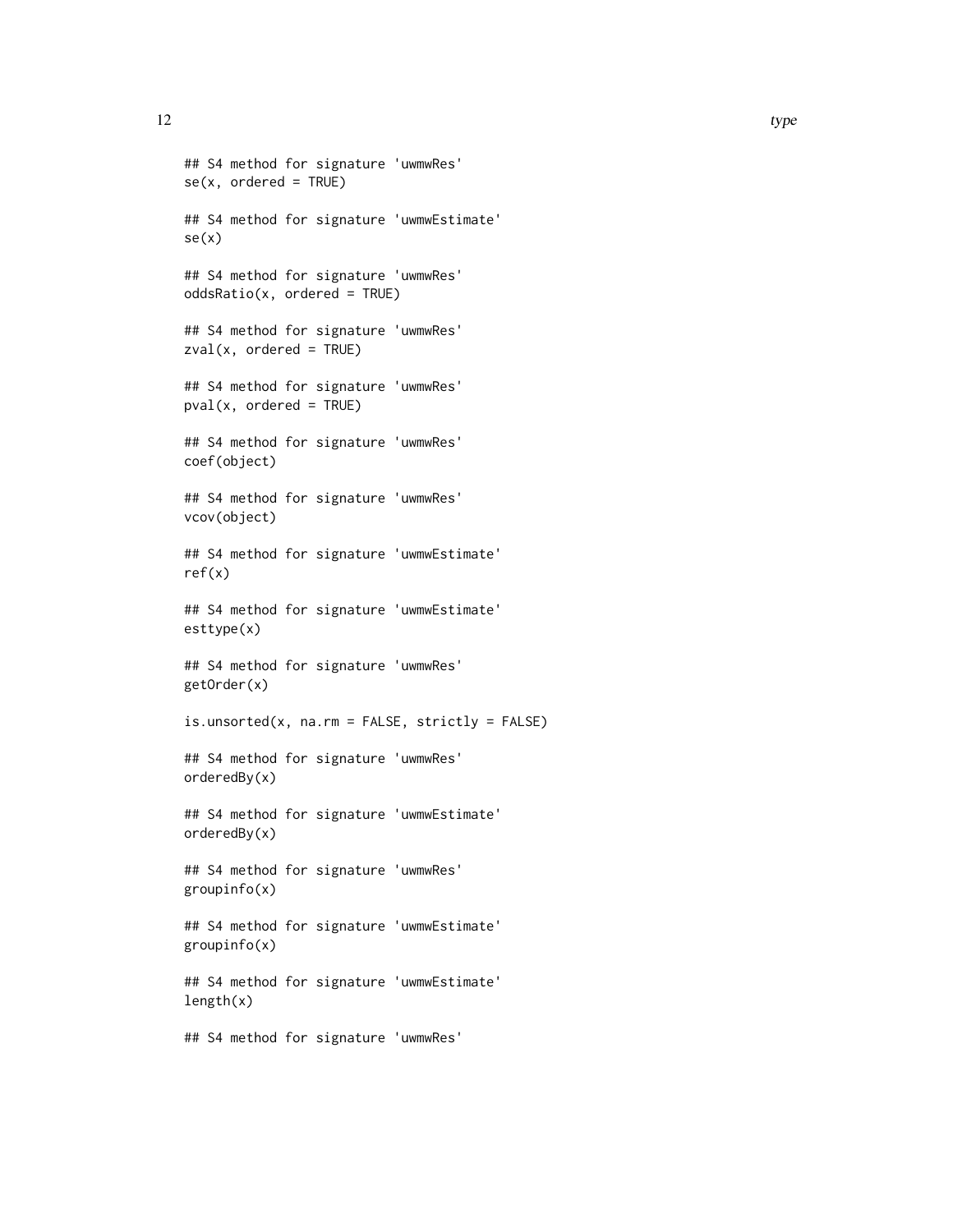length(x)

#### **Arguments**

| X        | a uwmwRes object or a uwmwEstimate object.                                                                                                                         |
|----------|--------------------------------------------------------------------------------------------------------------------------------------------------------------------|
| ordered  | logical value. If set to FALSE, the extracted values are given in the original order,<br>also after a uwmwRes object has been ordered using sort. Defaults to TRUE |
| object   | see x                                                                                                                                                              |
| na.rm    | for compatibility with the base function is unsorted. Ignored for uwmwRes<br>objects.                                                                              |
| strictly | for compatibility with the base function is unsorted. Ignored for uwmwRes<br>objects.                                                                              |

# Value

type(x) returns the type of uWMW carried out (i.e. O or H for using overall respectively housekeeping expression as a reference.)

housekeeping $(x)$  returns the content of the housekeeping slot from the object. Or, in case of overall normalization, it returns NULL.

names(x) returns the names of the genes in the object, and in the order defined in the object.

logor(x) returns a numeric vector with the log OR values.

 $se(x)$  returns a numeric vector with the standard errors on the logor.

oddsRatio(x) returns a numeric vector with the odds ratios.

 $zval(x)$  returns a numerical vector with the Z values contained in the object.

pval(x) returns a numerical vector containing the p values in the object.

orderedBy(x) returns the slot by which the object is ordered (i.e. the value of the slot orderedBy)

 $groupinfo(x)$  returns the groupinfo slot, i.e. a character vector of length 2 that indicates in which order the groups are compared by uWMW.

#### See Also

[uwmw\\_Extract](#page-18-1) for matrix like extraction of data.

# Examples

```
data(NBmat)
NBtest <- uWMW(NBmat,NBgroups)
coef(NBtest)[1:10]
type(NBtest)
```

```
# With a sorted object
NBsort <- sort(NBtest, which="p")
is.unsorted(NBtest)
is.unsorted(NBsort)
orderedBy(NBsort)
```
<span id="page-12-0"></span> $type$  13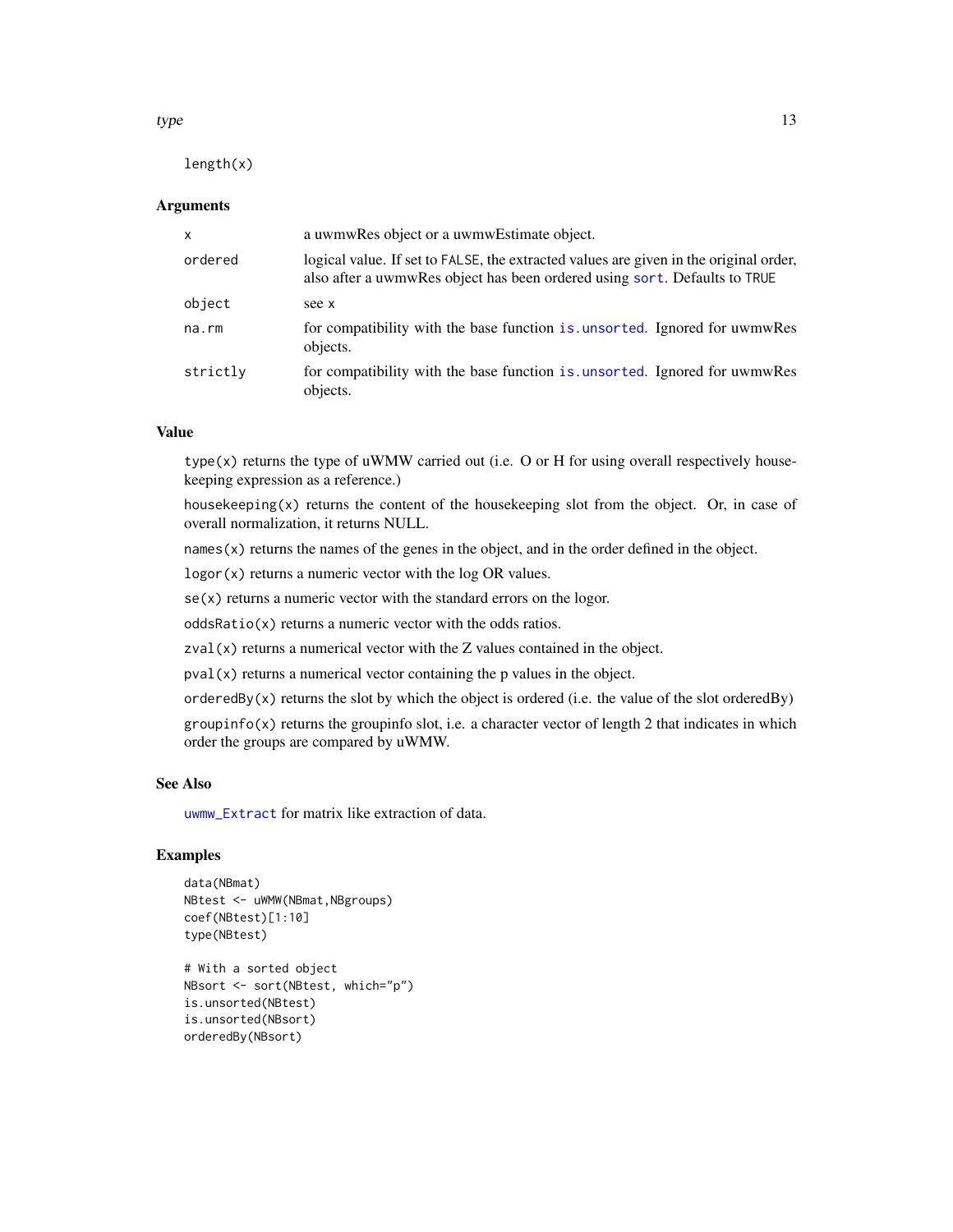14 unorder

```
# On an Estimate object
NBlogodds <- getEstimate(NBsort,"logodds")
se(NBlogodds)
# and so on...
```
<span id="page-13-2"></span>unorder *Sort and order method for uWMWRes objects*

## <span id="page-13-1"></span>Description

This functions provide sorting functionality for [uwmwRes](#page-17-1) objects. It allows to sort the values in the object in order to get the genes with the highest OR, lowest p value, ... The function uses [order](#page-0-0) underneath

# Usage

```
unorder(x, \ldots)## S4 method for signature 'uwmwRes'
sort(x, decreasing = FALSE, which = c("or", "p", "se","name", "z"), na.last = TRUE, \ldots)
## S4 method for signature 'ANY'
unorder(x, ...)
## S4 method for signature 'uwmwRes'
unorder(x, \ldots)## S4 method for signature 'uwmwRes'
order(..., nau z = TRUE, decreasing = FALSE,method = c("auto", "shell", "radix"))
```

| $\mathsf{x}$ | a uwmwRes object                                                                                                                                                                                                                                              |
|--------------|---------------------------------------------------------------------------------------------------------------------------------------------------------------------------------------------------------------------------------------------------------------|
| $\ddots$ .   | currently ignored                                                                                                                                                                                                                                             |
| decreasing   | a logical value indicating whether values should be sorted in increasing or de-<br>creasing order.                                                                                                                                                            |
| which        | a character value indicating on which values should be used to sort on. The<br>possible values are: "or" for sorting on the odds ratio, "p" for sorting on the p<br>value, "se" for sorting on the standard error or "name" for sorting on the gene<br>names. |
| na.last      | a logical value indicating whether NA results should be sorted at the end. See<br>order for more information.                                                                                                                                                 |
| method       | Argument of the generic, ignored here. See also order                                                                                                                                                                                                         |

<span id="page-13-0"></span>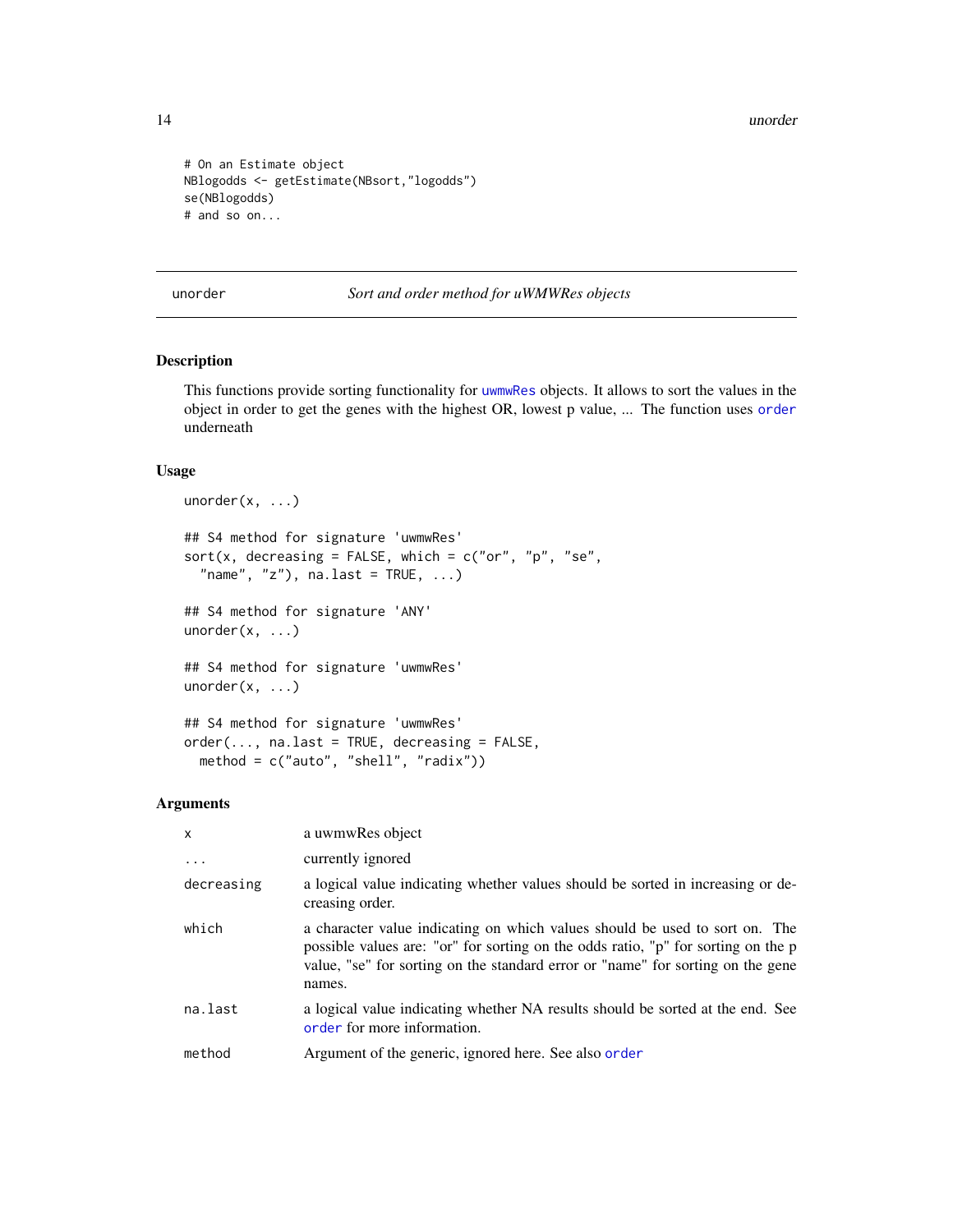# <span id="page-14-0"></span>Details

The function does not change the internal order, but changes the slot id in the object. This slot is used by other functions to give the requested values

#### Value

sort returns a sorted uwmwRes object.

# See Also

The functions [is.unsorted](#page-10-1), [orderedBy](#page-10-1) and [getOrder](#page-10-1) to check on the ordered state of a [uwmwRes](#page-17-1) object.

order returns the order of the uwmwRes object.

unorder returns a uwmwRes object with the order removed.

# Examples

```
data(NBmat)
NBtest <- uWMW(NBmat, groups=NBgroups)
NBsort <- sort(NBtest,which="name")
NBsort[1:10]
```
uWMW,matrix-method *The unified Wilcoxon-Mann-Whitney test for qPCR data*

#### <span id="page-14-1"></span>Description

This function carries out the unified Wilcoxon-Mann-Whitney test for qPCR data. See De Neve et al. (2013) for more details.

# Usage

```
## S4 method for signature 'matrix'
uWMW(x, groups, housekeeping.names = NULL,
  transpose = FALSE, feat.names = NULL)
## S4 method for signature 'qPCRset'
uWWW(x, \text{feat}.\text{names} = NULL, ...)## S4 method for signature 'data.frame'
uWMW(x, groups, feat.names, subjects, value, ...)
```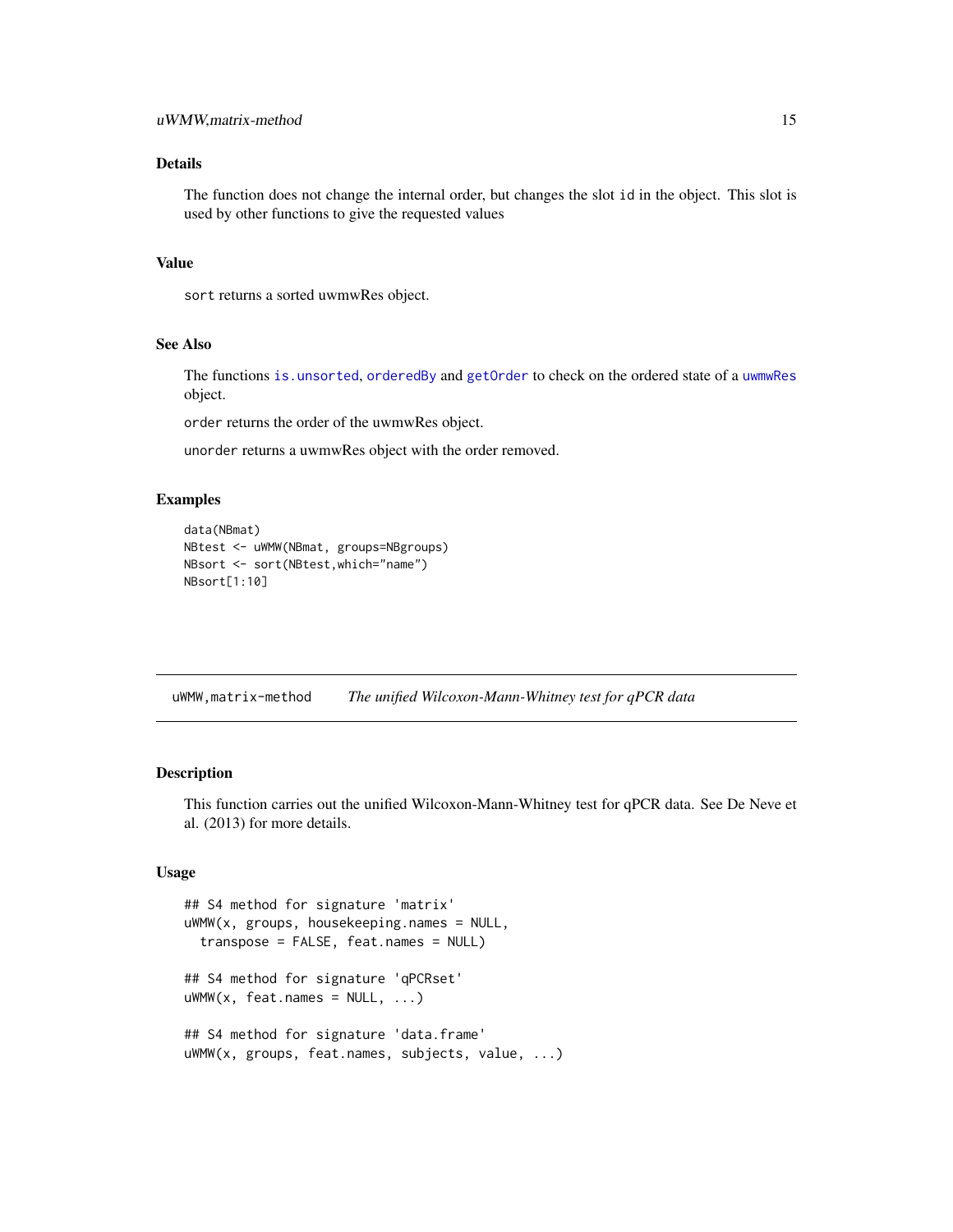# <span id="page-15-0"></span>**Arguments**

| X                  | An object containing the qPCR measurements. See details.                                                                                                                                                                                                                                                |
|--------------------|---------------------------------------------------------------------------------------------------------------------------------------------------------------------------------------------------------------------------------------------------------------------------------------------------------|
| groups             | A vector indicating the groups that need comparing, or a single character telling<br>which variable in the data frame contains the groups. Make sure this vector is<br>as long as the number of replicates in the data set.                                                                             |
| housekeeping.names |                                                                                                                                                                                                                                                                                                         |
|                    | an (optional) vector with the names of one or more housekeeping features. Make<br>sure those names are spelled exactly as in the object.                                                                                                                                                                |
| transpose          | In case a matrix is used, should the matrix be transposed? A matrix needs to<br>be transposed when the columns do not represent the replicates. The function<br>expects the columns to be replicates and the rows to be the different features.                                                         |
| feat.names         | An (optional) character vector with the names of the features (typically genes or<br>microRNAs) or a single character giving the name of the feature variable. If not<br>specified, the feature names are derived from the row names of the matrix, or<br>from the feature names of the qPCRset object. |
| $\cdots$           | For passing arguments between methods and to internal functions.                                                                                                                                                                                                                                        |
| subjects           | An (optional) character string indicating which variable of the data frame con-<br>tains the subject id's. Ignored if x is not a data frame.                                                                                                                                                            |
| value              | An (optional) character string indicating which variable of the data frame con-<br>tains the values. Ignored if x is not a data frame.                                                                                                                                                                  |

#### Details

This function carries out the unified Wilcoxon-Mann-Whitney test using either Overall normalization (O) or Housekeeping normalization (H) as reference (see De Neve et al., 2013). If the argument housekeeping.names is specified, housekeeping normalization is considered. Otherwise overall normalization is considered.

The function uWMW can deal with data frames, matrices and qPCRset objects from the package HTqPCR. When using a data frame, you need to specify the arguments groups, feat.names, subjects and value; each one should contain the name of the related variable in the data frame.

When using a matrix, each column is assumed to be a subject and each row a feature. The argument groups should contain as much values as there are columns in the matrix. Note that the method for qPCRset objects does nothing else but extract the data matrix and do the analysis. You still need to specify where the groups are to be found.

# Value

An object of the class [uwmwRes](#page-17-1), containing the results of the unified Wilcoxon-Mann-Whitney test. See the help page of the class [uwmwRes](#page-17-1) for more information.

#### Author(s)

Wrapper methods are written by Joris Meys. Internal functions are written by Jan De Neve.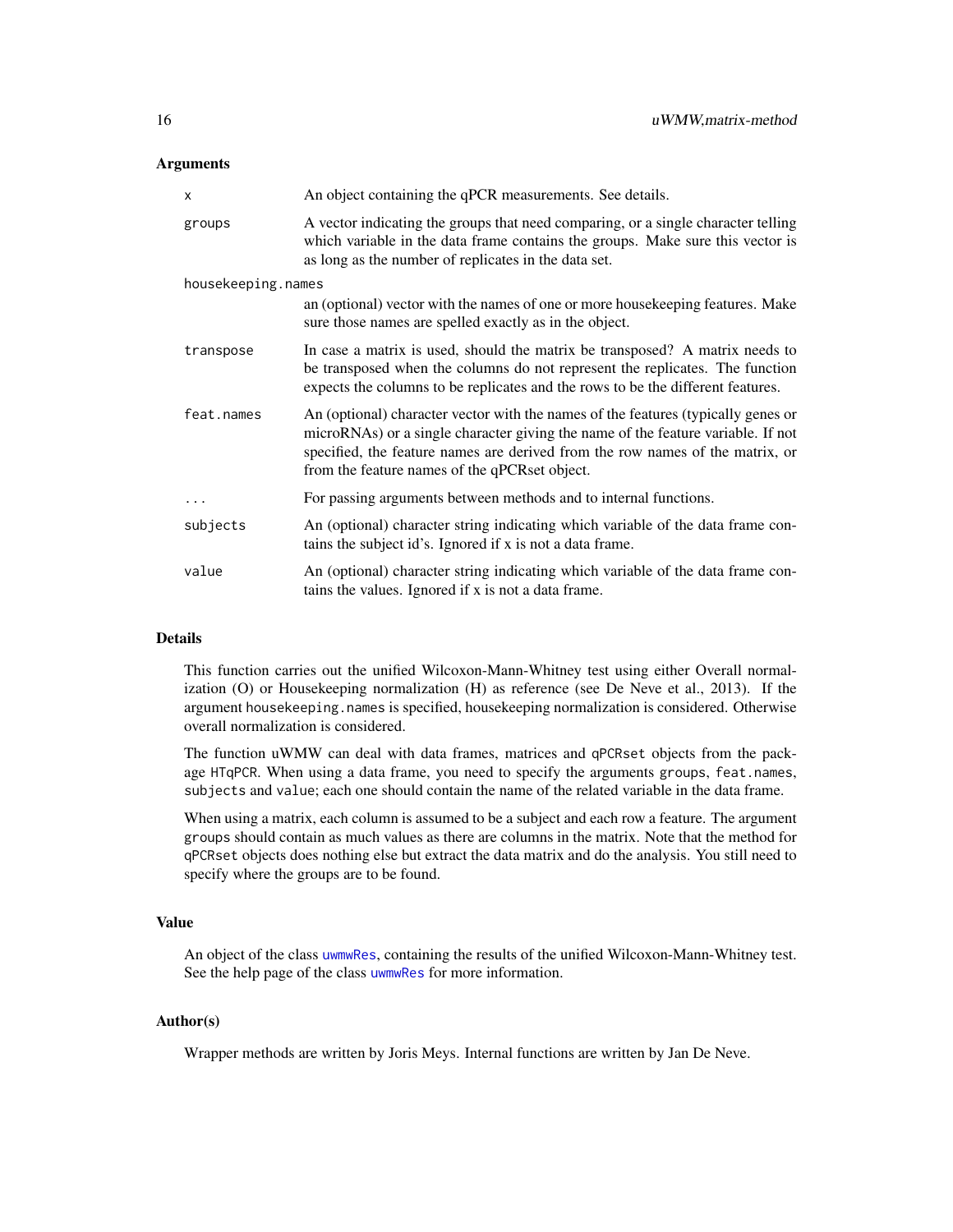#### <span id="page-16-0"></span>uwmwEstimate-class 17

## References

De Neve, J. Thas, O. Ottoy, J.P. and Clement L. (2013) An extension of the Wilcoxon-Mann-Whitney test for analyzing RT-qPCR data. Statistical Applications in genetics and Molecular Biology. 12, 333-346

#### See Also

[uwmw\\_Accessors](#page-10-1) and [uwmw\\_Extract](#page-18-1) for accessing the results, and [volcanoplot](#page-21-1) and [forestplot](#page-4-1) for plotting them.

## Examples

```
data(NBmat)
NBtest <- uWMW(NBmat, groups=NBgroups)
data(NBdata)
NBtest <- uWMW(x = NBdata, groups = "group", sub="subject",feat="miRNA",val="Cq")
head(NBtest)
as.matrix(NBtest)
```
uwmwEstimate-class *The class uwmwEstimate*

#### <span id="page-16-1"></span>Description

This class represents an estimate object resulting from a call to [getEstimate](#page-7-1). It contains all information about the estimate, including standard errors and confidence intervals if requested. For this class a number of methods is foreseen, including the accessors for the slots. The class is sortable and can be indexed, so you can use this for making custom forest plots using the function [forestplot](#page-4-1).

#### Details

```
#' @section Slots:
```
- esttype: object of class "character", containing the estimate type. This can be logor for log odds ratio, or for odds ratio, odds, logodds for the log odds or p for the probability.
- names: object of class "character", containing the names of the genes for which the estimates are calculated.
- est: object of class "numeric", containing the estimates itself.
- se: object of class "numeric", containing the estimates for the standard error, if applicable.
- ll: object of class "numeric", containing the lower limit of the confidence interval.
- ul: object of class "numeric", containing the upper limit of the confidence interval.
- refest: object of class "numeric", containing the estimate for the reference used in the analysis. Note that this only makes sense for log odds, odds and probabilities.
- refse: object of class "numeric", containing the se estimate for the reference if applicable.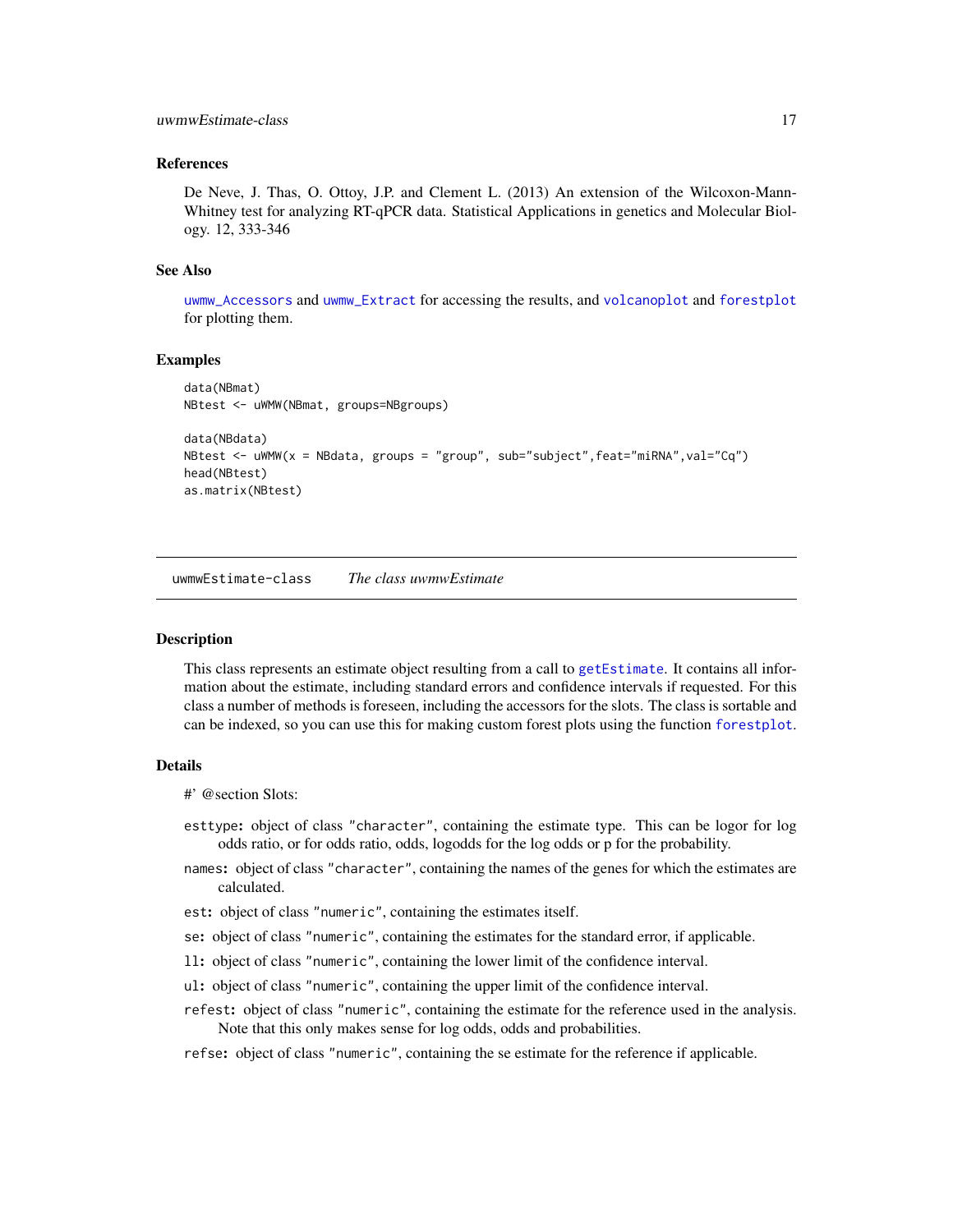- <span id="page-17-0"></span>refll: object of class "numeric", containing the lower limit for the reference if applicable.
- reful: object of class "numeric", containing the upper limit for the reference if applicable.
- type: vector of class "character", containing the type of reference used in the original analysis. This can be either "O" or "H" for Overall respectively Housekeeping Expression as reference.
- confint: vector of class "numeric", indicating the limit used for the confidence interval. 0.95 represents the 95% confidence interval.
- housekeeping: object of class "character", containing either NULL or the names of the housekeeping genes used in the H version of [uWMW](#page-14-1).
- groupinfo: character vector of length 2, indicating the groups. This slot is mainly used to show how the probabilistic indices are calculated.

#### **Note**

For this class, [show](#page-0-0) and [length](#page-0-0) methods are defined. [length](#page-0-0) will give you the number of features.

#### Author(s)

Joris Meys

uwmwRes-class *Class uwmwRes*

# <span id="page-17-1"></span>Description

This class represents the results of the unified Wilcoxon-Mann-Whitney test. It contains all necessary information for the vulcano and forest plots. For this class a number of methods is foreseen, among which accessors for every slot.

# Slots

- type: object of class "character", containing the type of analysis (either H or O, see [uWMW](#page-14-1) for more details.)
- housekeeping: object of class "character", containing either NULL or the names of the housekeeping features used in the HME version of [uWMW](#page-14-1).
- names: object of class "character", containing the names of the features that were used in the test.
- logOR: object of class "numeric", containing the estimated log odds ratios from the uWMW test.
- se: object of class "numeric", containing the standard errors on the estimated log odds ratios.
- OR: object of class "numeric", containing the odds ratios estimated by the uWMW test. This slot is accessed using the function oddsRatio()
- z.value: object of class "numeric", containing the Z values related to the odds ratios estimated by the uWMW test. These z-values relate to the chance that a specific feature is up- or downregulated, and are used as the basis for determining the p values.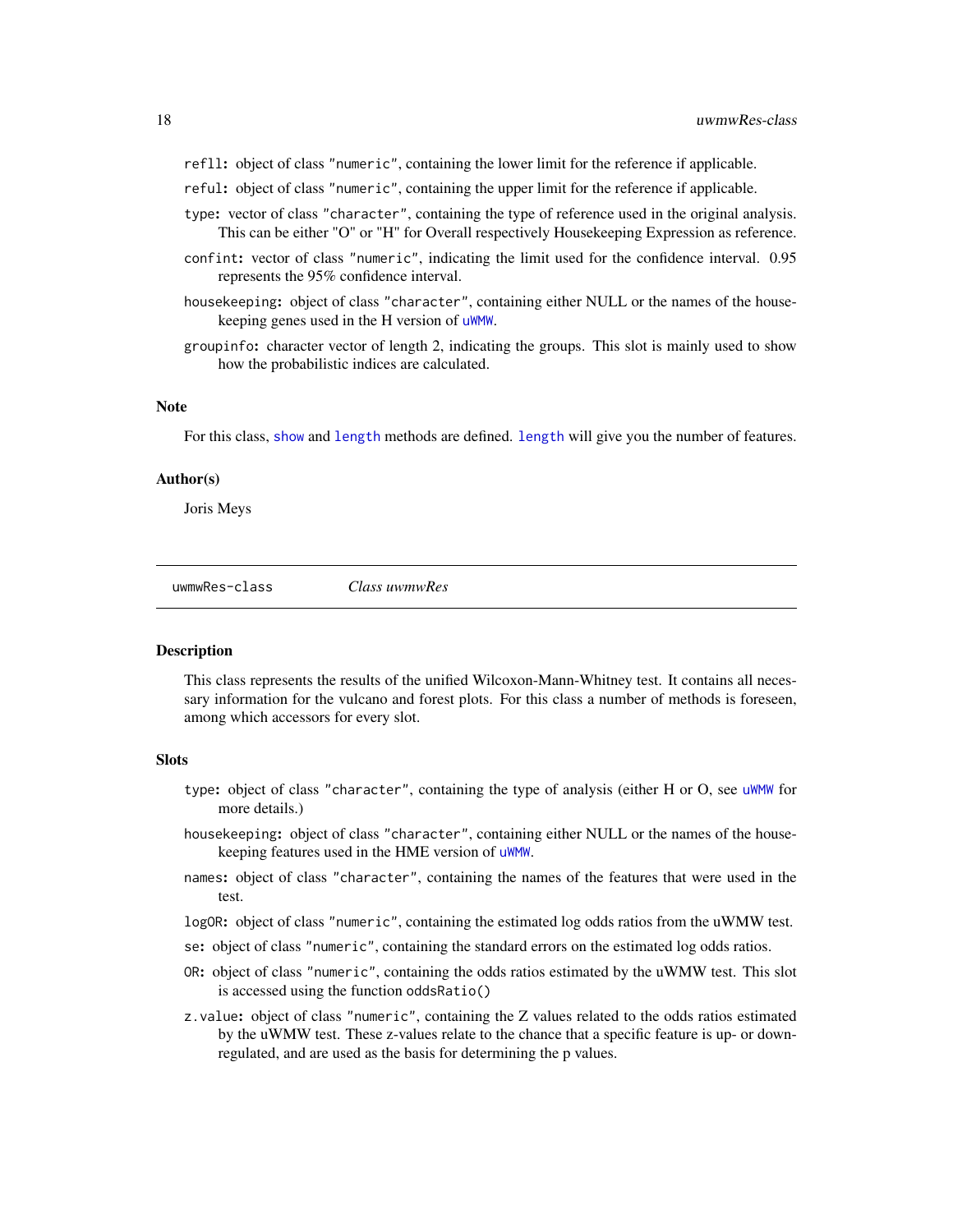- <span id="page-18-0"></span>p.value: object of class "numeric", containing the p values related to the odds ratios estimated by the uWMW test. These p-values relate to the chance that a specific feature is up- or downregulated.
- coef: object of class "numeric", containing the estimated coefficient of the PIM model that's used in the uWMW test.
- vcov: matrix of class "numeric", containing the variance-covariance matrix related to the estimated coefficients.
- id: vector of class "numeric", containing the sorting order of the features. This slot is set using the function sort
- orderedBy: character value, indicating whether the object contains an order and if so, based on which slot. Possible values are "none", "p", "z", "or", "se" or "name". Defaults to "none".
- groupinfo: character vector of length 2, indicating the groups. This slot is mainly used to show how the probabilistic indices are calculated.

# **Note**

For this class, [show](#page-0-0) and [length](#page-0-0) methods are defined. [length](#page-0-0) will give you the number of features.

#### Author(s)

Joris Meys

#### See Also

[uwmw\\_Accessors](#page-10-1)

<span id="page-18-1"></span>uwmw\_Extract *Extract data from uwmwRes and uwmwEstimate objects.*

#### Description

For both uwmwRes and uwmwEstimate objects, you can use the square bracket operators to extract information much like you would do for a matrix.

#### Usage

```
## S4 method for signature 'uwmwRes,character'
x[i, j, drop = TRUE]## S4 method for signature 'uwmwEstimate,character'
x[i, j, drop = TRUE]## S4 method for signature 'uwmwRes,ANY'
x[i, j, drop = TRUE]## S4 method for signature 'uwmwEstimate,ANY'
x[i, j, drop = TRUE]
```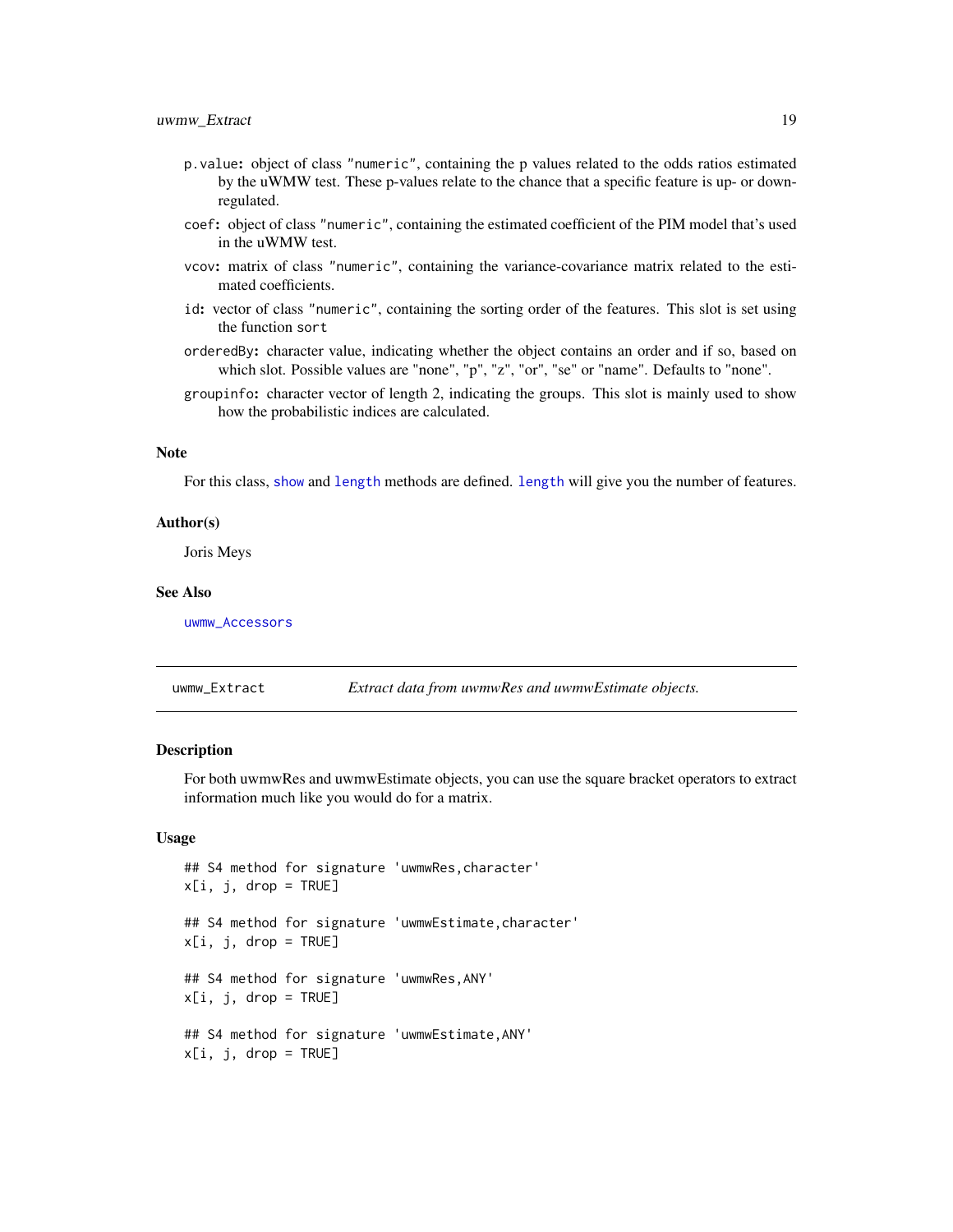# <span id="page-19-0"></span>Arguments

| $\mathsf{x}$ | a uwmwRes object                                                                                                                        |
|--------------|-----------------------------------------------------------------------------------------------------------------------------------------|
| i            | numeric or character vector                                                                                                             |
| j.           | optional numeric or character vector                                                                                                    |
| drop         | logical value. If set to FALSE and the result of the extraction is a single row or<br>column, dimensions are dropped. Defaults to TRUE. |

# Details

The features can be extracted using the row index, and the estimates as

# Value

mostly a matrix, unless drop=TRUE and a single row or column is selected. Then a vector.

#### Examples

```
# With an uwmwRes object
data(NBmat)
NBtest <- uWMW(NBmat,NBgroups)
# These two lines are the same
NBtest["hsa-mir-1"]
NBtest["hsa-mir-1", ]
# These two not
str(NBtest["hsa-mir-1",,drop=FALSE])
str(NBtest["hsa-mir-1",])
# These two give the same data, but in a different way:
se(NBtest) # unnamed
NBtest[,"se"] #
# With an uwmwEstimate object
NBodds <- getEstimate(NBtest,"odds")
gnames <- grep("let",names(NBodds),value=TRUE)
NBodds[gnames]
NBodds[gnames,c("ll","ul")]
```
<span id="page-19-1"></span>volcanopar *Parameters used for the function volcanoplot*

#### Description

The parameters described can all be used in the different [volcanoplot](#page-21-1) methods.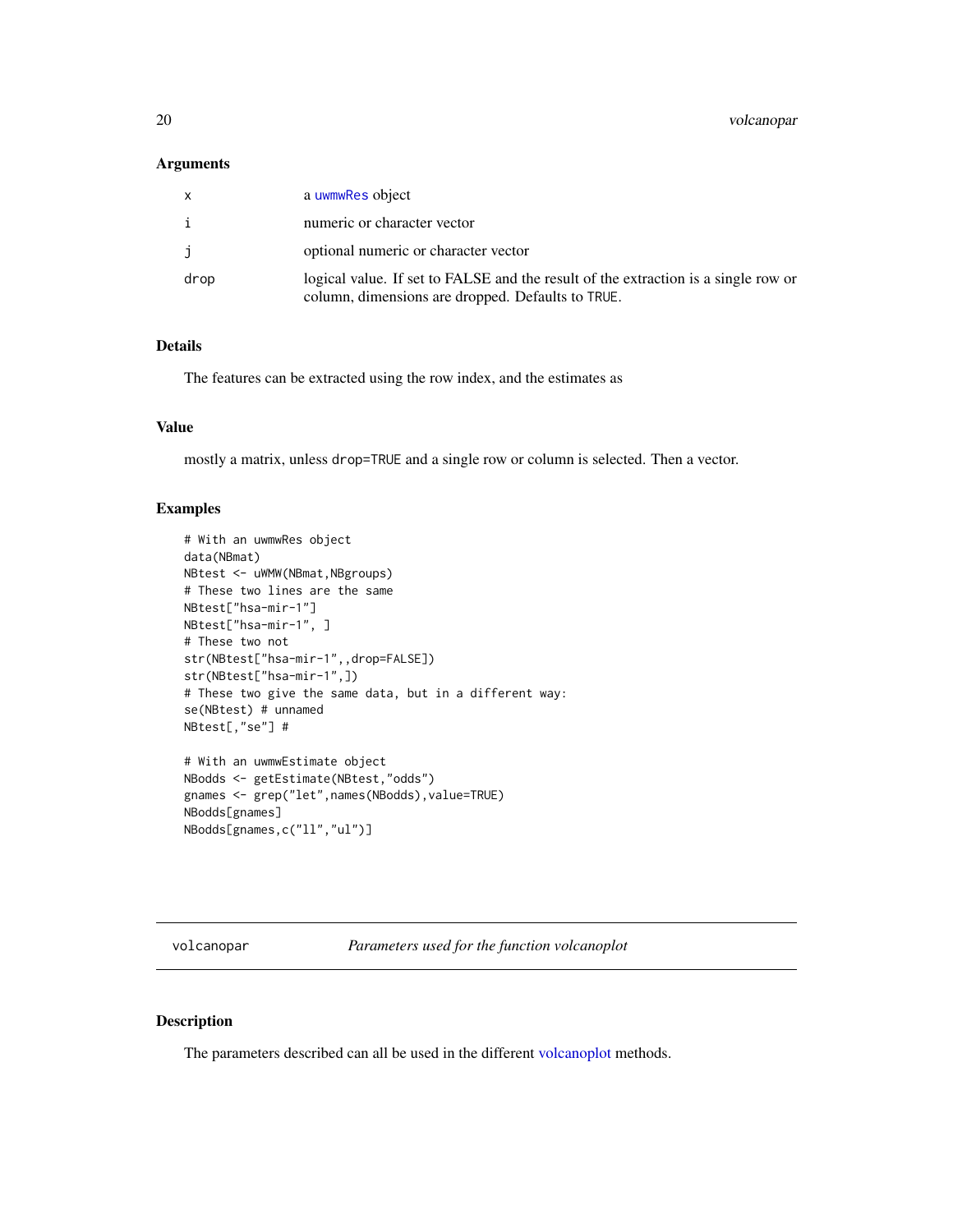# <span id="page-20-0"></span>volcanopar 21

# Arguments

| highlight | an integer, indicating how many of the top features should be highlighted. De-<br>faults to 0.                                                                                                                                                                                  |
|-----------|---------------------------------------------------------------------------------------------------------------------------------------------------------------------------------------------------------------------------------------------------------------------------------|
| names     | an optional character vector giving the names of the genes to be highlighted. If<br>not specified, the features are numbered from most significant to least signifi-<br>cant. Default value is NULL.                                                                            |
| xlab      | see par. Defaults to "Fit"                                                                                                                                                                                                                                                      |
| ylab      | see par. Defaults to "Significance"                                                                                                                                                                                                                                             |
| pch       | see par. Defaults to 16                                                                                                                                                                                                                                                         |
| cex       | see par. Defaults to 0.35 as in the 1imma package.                                                                                                                                                                                                                              |
| transf.x  | a function used to transpose the values on the X axis. Defaults to NULL, unless<br>otherwise specified in the specific methods.                                                                                                                                                 |
| transf.y  | a function used to transpose the values on the Y axis. Defaults to NULL, unless<br>otherwise specified in the specific method.                                                                                                                                                  |
| add.ref   | a charater value indicating if reference lines for x, y or both axes should be<br>drawn. It takes the values "none", "x", "y" or "both". Default value is "none".<br>If not specified but ref.x or ref.y is, then the reference line is drawn for the $X$<br>and/or the Y axis. |
| ref.x     | a numerical vector, indicating the value or values at which the reference line(s)<br>should be drawn on the X axis. Defaults to NULL.                                                                                                                                           |
| ref.y     | a numerical value, indicating the value at which the reference line should be<br>drawn on the Y axis. Defaults to NULL unless otherwise specified in the specific<br>methods.                                                                                                   |
| col.x     | The color for the reference line on the $X$ axis. The argument is passed to the<br>col argument of lines, so check that help page for possible values. Defaults to<br>"darkgrey"                                                                                                |
| col.y     | see col.x, but for the Y axis. If col.x is specified and col.y is not, then the<br>value of col. x is used for col. y.                                                                                                                                                          |
| 1wd.x     | The line width for the reference line on the $X$ axis. The argument is passed to<br>the lwd argument of lines, so check that help page for possible values. Defaults<br>to $1$ .                                                                                                |
| 1wd.y     | see lwd.x, but for the Y axis. If lwd.y is not specified and lwd.x is, that value<br>is used for lwd.y as well.                                                                                                                                                                 |
| lty.x     | The line type for the reference line on the $X$ axis. The argument is passed to the<br>Ity argument of lines, so check that help page for possible values. Defaults to<br>1.                                                                                                    |
| lty.y     | see lty.x, but for the Y axis. If lty.y is not specified and lty.x is, that value<br>is used for lty.y as well.                                                                                                                                                                 |

# Details

The arguments highlight and names are chosen in such a way that the function can mimick the behaviour of the volcanoplot function in the package limma.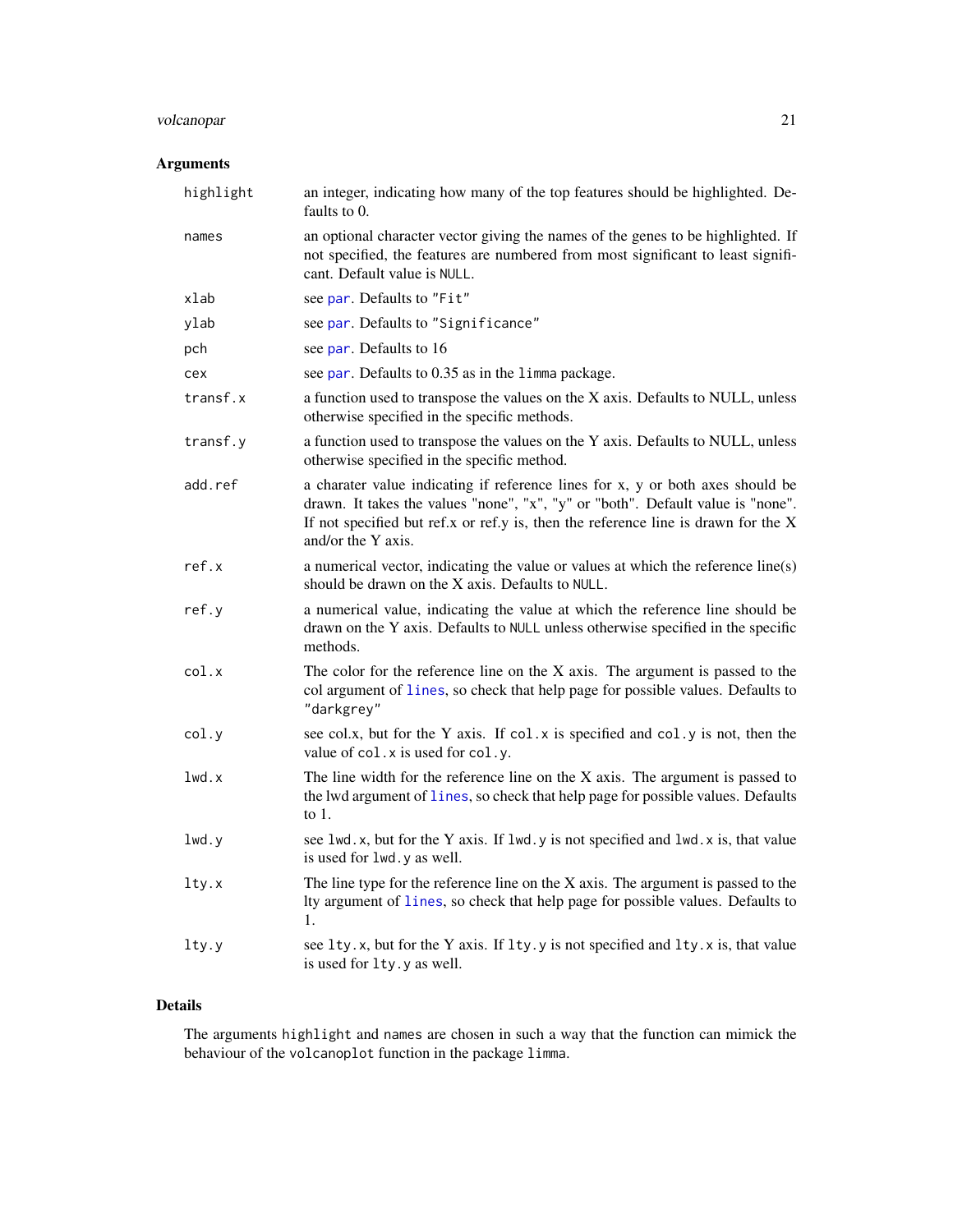# <span id="page-21-0"></span>Note

These parameters belong to the internal function, eventually called by the different S4 methods. This internal function is not exported, and should not be called directly.

# Examples

# see the help page of volcanoplot

<span id="page-21-1"></span>volcanoplot *Make a volcano plot of the outcome of a uWMW test*

# Description

This function creates a volcano plot of the outcome of a uWMW test. In this plot, the p-value is plotted against the odd ratio or the log-odds ratio, depending on what interests you most. It allows to quickly see what proportion of results is significant, and what proportion of significant results has a biologically significant chance of being upregulated.

# Usage

```
## S4 method for signature 'uwmwRes'
volcanoplot(fit, esttype = c("logor", "or", "logodds",
  "odds", "p"), transf.y = function(i) -\log 10(i), ref.y = -\log 10(0.05), ...)
## S4 method for signature 'matrix'
volcanoplot(fit, ...)
## S4 method for signature 'numeric'
volcanoplot(fit, ...)
## S4 method for signature 'MArrayLM'
volcanoplot(fit, coef = 1, highlight = 0, ...)
```

| fit       | a uwmwRes object, a matrix with 2 columns or a numeric vector with either<br>odds ratios or the log of odds ratios.                        |
|-----------|--------------------------------------------------------------------------------------------------------------------------------------------|
| esttype   | The estimate that should be plotted from the uwmwRes object. See also getEstimate.                                                         |
| transf.v  | a function used to transpose the values on the Y axis. For uwmwRes objects,<br>defaults to $-log10(y)$ . Passed down to internal function. |
| ref.v     | The location on the Y axis for the reference line.                                                                                         |
| $\cdots$  | arguments passed to the internal function. See volcanopar                                                                                  |
| coef      | for compatibility with limma package, see volcanopar                                                                                       |
| highlight | for compatibiity with limma package, see volcanopar                                                                                        |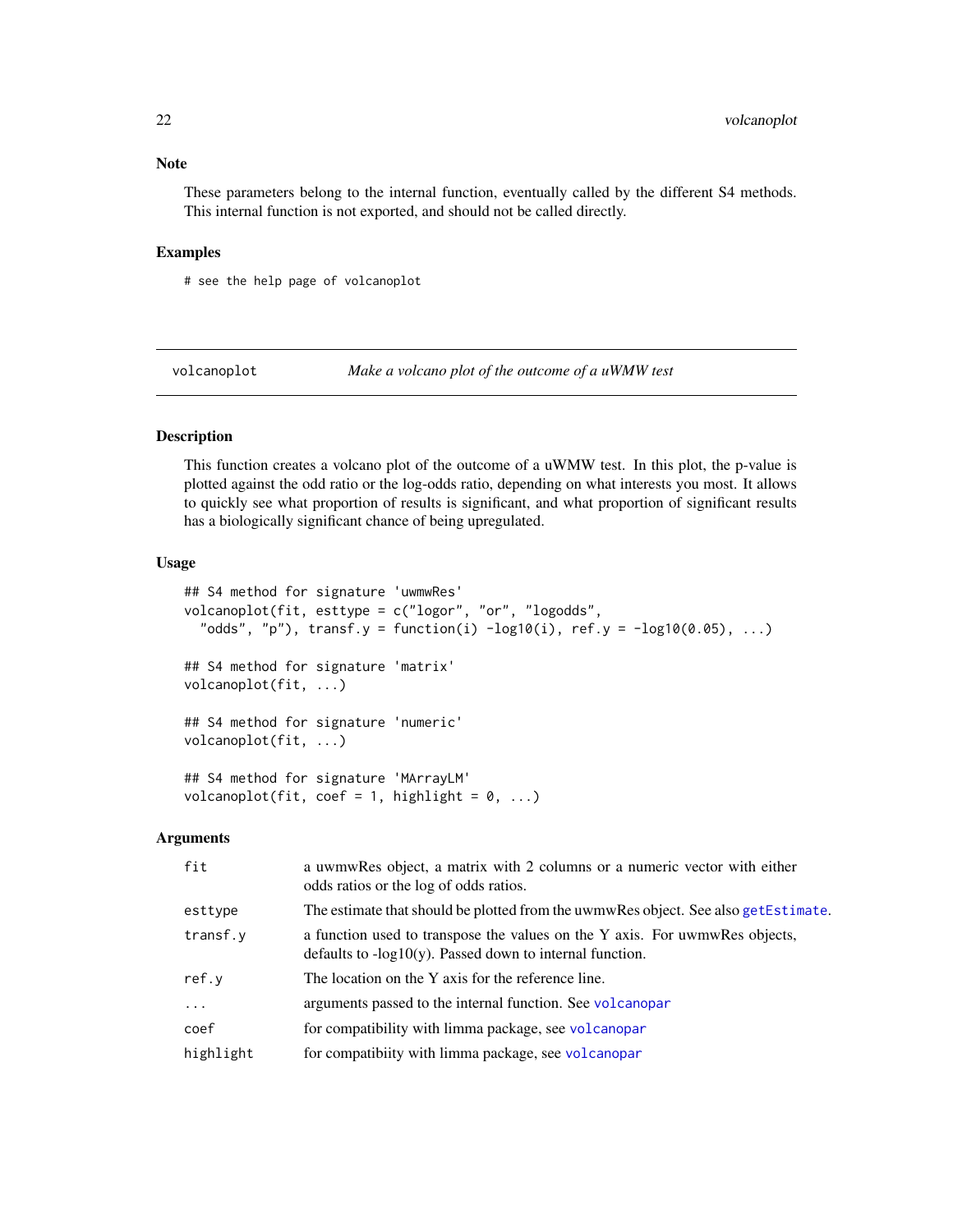volcanoplot 23

# Details

The methods described here all use the same internal function to create the plot

# Value

invisible NULL

# Author(s)

Joris Meys

# Examples

```
data(NBmat)
housekeeping.id <- grep("let",rownames(NBmat),value=TRUE)
NB.Htest <- uWMW(NBmat,NBgroups,housekeeping.id)
```
volcanoplot(NB.Htest) volcanoplot(NB.Htest,"p")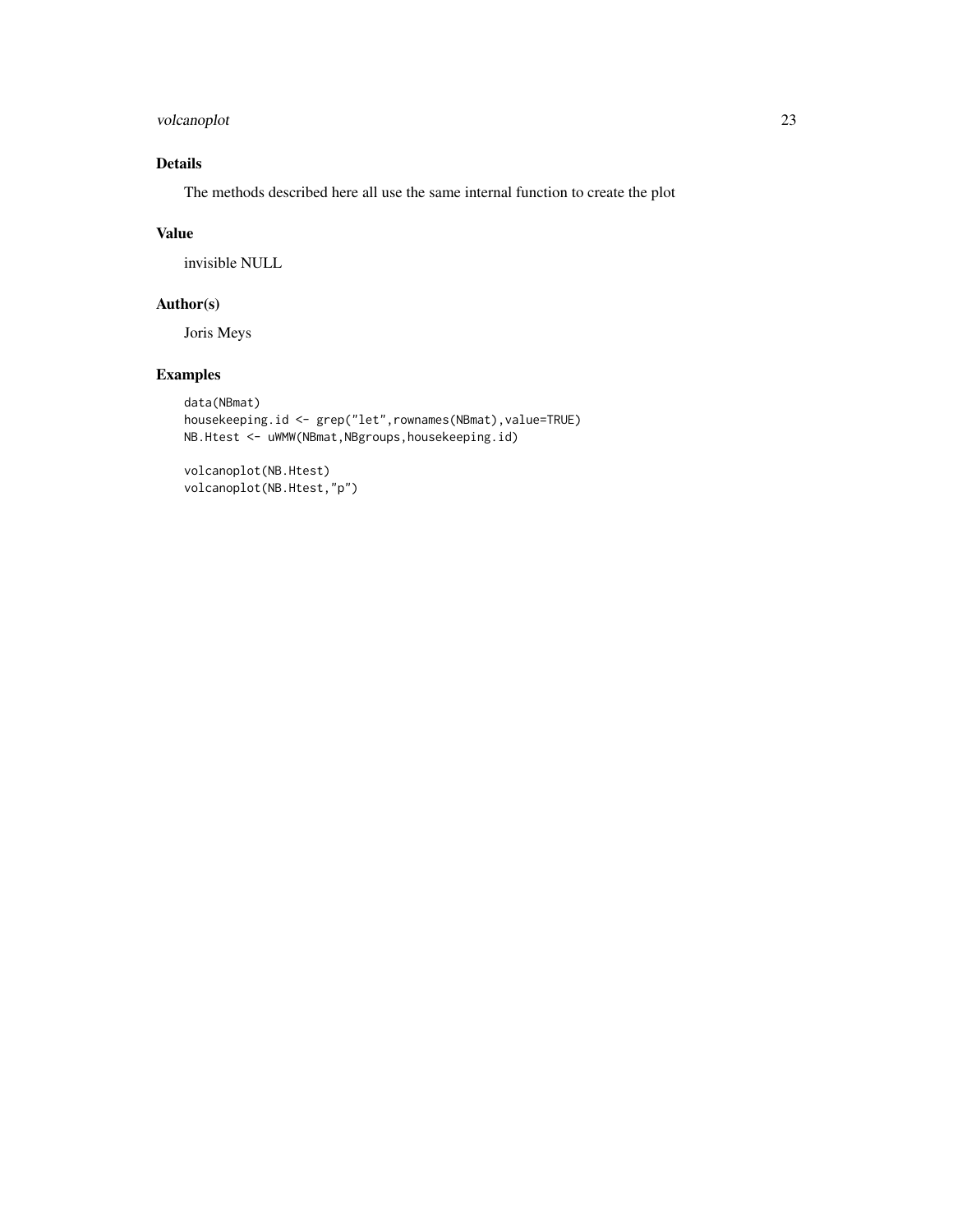# <span id="page-23-0"></span>**Index**

∗ data NBdata, [9](#page-8-0) [,uwmwEstimate,ANY-method *(*uwmw\_Extract*)*, [19](#page-18-0) [,uwmwEstimate,character-method *(*uwmw\_Extract*)*, [19](#page-18-0) [,uwmwRes,ANY-method *(*uwmw\_Extract*)*, [19](#page-18-0) [,uwmwRes,character-method *(*uwmw\_Extract*)*, [19](#page-18-0)

```
as.matrix,uwmwEstimate-method
        (as.matrix.uwmwEstimate), 2
as.matrix,uwmwRes-method
        (as.matrix.uwmwRes), 4
as.matrix.uwmwEstimate, 2
as.matrix.uwmwRes, 4
```
coef *(*type*)*, [11](#page-10-0) coef,uwmwRes-method *(*type*)*, [11](#page-10-0)

esttype *(*type*)*, [11](#page-10-0) esttype,uwmwEstimate-method *(*type*)*, [11](#page-10-0)

forestplot, [5,](#page-4-0) *[10,](#page-9-0) [11](#page-10-0)*, *[17](#page-16-0)* forestplot,ANY-method *(*forestplot*)*, [5](#page-4-0) forestplot,uwmwEstimate-method *(*forestplot*)*, [5](#page-4-0) forestplot,uwmwRes-method *(*forestplot*)*, [5](#page-4-0) forestplot.internal *(*forestplot*)*, [5](#page-4-0)

getEstimate, *[7](#page-6-0)*, [8,](#page-7-0) *[11](#page-10-0)*, *[17](#page-16-0)*, *[22](#page-21-0)* getEstimate,uwmwRes-method *(*getEstimate*)*, [8](#page-7-0) getOrder, *[15](#page-14-0)* getOrder *(*type*)*, [11](#page-10-0) getOrder,uwmwRes-method *(*type*)*, [11](#page-10-0) groupinfo *(*type*)*, [11](#page-10-0) groupinfo,uwmwEstimate-method *(*type*)*, [11](#page-10-0) groupinfo,uwmwRes-method *(*type*)*, [11](#page-10-0)

housekeeping *(*type*)*, [11](#page-10-0) housekeeping,uwmwEstimate-method *(*type*)*, [11](#page-10-0) housekeeping,uwmwRes-method *(*type*)*, [11](#page-10-0)

is.unsorted, *[13](#page-12-0)*, *[15](#page-14-0)* is.unsorted *(*type*)*, [11](#page-10-0) is.unsorted,uwmwRes-method *(*type*)*, [11](#page-10-0)

length, *[18,](#page-17-0) [19](#page-18-0)* length,uwmwEstimate-method *(*type*)*, [11](#page-10-0) length,uwmwRes-method *(*type*)*, [11](#page-10-0) lines, *[21](#page-20-0)* logor *(*type*)*, [11](#page-10-0) logor,uwmwRes-method *(*type*)*, [11](#page-10-0)

names,uwmwEstimate-method *(*type*)*, [11](#page-10-0) names,uwmwRes-method *(*type*)*, [11](#page-10-0) NBdata, [9](#page-8-0) NBgroups *(*NBdata*)*, [9](#page-8-0) NBmat *(*NBdata*)*, [9](#page-8-0)

oddsRatio *(*type*)*, [11](#page-10-0) oddsRatio,uwmwRes-method *(*type*)*, [11](#page-10-0) order, *[14](#page-13-0)* order,uwmwRes-method *(*unorder*)*, [14](#page-13-0) orderedBy, *[15](#page-14-0)* orderedBy *(*type*)*, [11](#page-10-0) orderedBy,uwmwEstimate-method *(*type*)*, [11](#page-10-0) orderedBy,uwmwRes-method *(*type*)*, [11](#page-10-0)

par, *[7](#page-6-0)*, *[21](#page-20-0)* plot,uwmwRes,ANY-method, [10](#page-9-0) pval *(*type*)*, [11](#page-10-0) pval,uwmwRes-method *(*type*)*, [11](#page-10-0)

ref *(*type*)*, [11](#page-10-0) ref,uwmwEstimate-method *(*type*)*, [11](#page-10-0)

se, *[8](#page-7-0)* se *(*type*)*, [11](#page-10-0)